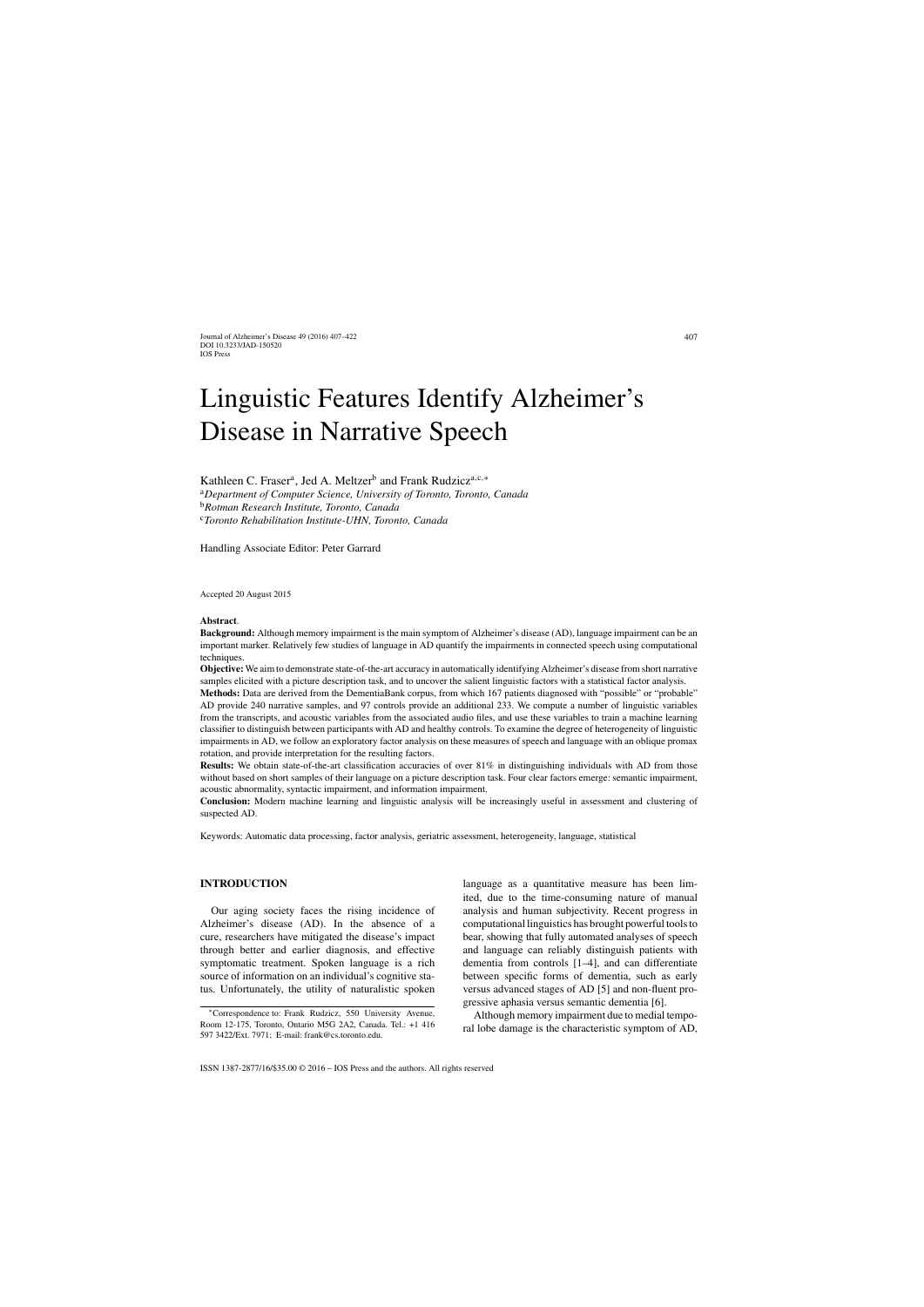language problems are also prevalent. Patients with AD frequently exhibit naming deficits, and all aspects of language become affected as the disease progresses; typically starting with semantics before proceeding to syntax and phonology [7]. Since lesions confined to the medial temporal lobe are typically associated only with mild impairment of high-level language [8], the deterioration of distinct micro-linguistic aspects of language is most likely attributable to the spread of pathology throughout the cortex. Cortical involvement in AD is highly variable across individuals and certain distinct variants of AD have been described, differing in both age-of-onset and cortical atrophy [9–11]. Among these variants is logopenic progressive aphasia, characterized by left parietal damage and impairments in phonology and repetition [12, 13]. Other distinct dementia syndromes, such as progressive non-fluent aphasia and semantic dementia, show clear dissociations between phonological, syntactic, and semantic impairments related to the location of cortical pathology, although these syndromes are caused by different pathologies than AD [14].

Given that cortical damage is heterogeneous in AD as the disease progresses, both within and across individuals, it is expected that linguistic symptomatology would be similarly heterogeneous.

We have two aims. First, we test classification accuracy given automated analysis of narrative speech samples from a picture description task using machine learning methods. Second, we explore the heterogeneity of linguistic impairment among participants with AD. Using exploratory factor analysis, we extract four factors that account for the majority of the variance among speakers. An oblique factor rotation method (promax) is used, as this method allows the underlying factors to be correlated, rather than guaranteeing orthogonality. Thus, we are able to identify the degree to which linguistic abilities decline in parallel through dementia, as opposed to varying independently between subjects that experience varying extents of cortical degeneration.

#### *Background*

Although memory impairment is the main symptom of AD, language impairment can be an important marker. Faber-Langendoen et al. [15] found that 36% of mild AD patients and 100% of severe AD patients had aphasia, according to standard aphasia testing protocols. Ahmed et al. [16] found that two-thirds of their participants showed subtle, but significant, changes in connected speech production up to a year before their diagnosis of probable AD. Weiner et al. [17], in a study of 486 AD patients, reported a significant correlation between dementia severity and a number of different linguistic measures, including confrontation naming, articulation, word-finding ability, and semantic fluency.

Declining performance on naming tasks can occur early in the disease progression [7, 18–20]. Krishner et al. [19] found that all the AD participants in their study were impaired on a naming task, even when their language functioning was normal by other measures. Individuals with AD can have difficulty retrieving the names of people and places [21], and may substitute generic terms for more specific ones [7, 18, 22]. Numerous studies have reported a greater impairment in category naming fluency (e.g., naming animals or tools) relative to letter naming fluency (e.g., naming words that start with the letter R) [23–25], and this finding was supported by a meta-analysis of 153 studies [26]. There is also some evidence that patients with AD may have more difficulty naming verbs than nouns. Robinson et al. [27] found that AD participants performed worse on a picture-naming task for verbs than nouns, even when the verbs and nouns were spelled and pronounced the same, and matched for frequency. As a result of word-finding difficulties and a reduction in working vocabulary, the language of AD patients can seem 'empty' [28, 29], and was described by Appell et al. [30] as "verbose and circuitous, running on with a semblance of fluency, yet incomplete and lacking coherence."

Macro-linguistic language functions, such as understanding metaphor and sarcasm, also tend to deteriorate in AD [31]. Thematic coherence, or the ability to maintain a theme throughout a discourse, may also be impaired. In a study comparing 9 AD participants to healthy controls and participants with fluent aphasia, Glosser and Deser [32] found that the AD participants showed a reduction in global coherence in a structured interview task. Blonder et al. [33] reported a similar result when interviewing five AD participants and their healthy spouses.

The effect of AD on syntax is controversial. Some researchers have reported syntactic impairments in AD, while others claim that any apparent deficits are in fact due to difficulties with memory and semantics [18]. Several studies have found evidence for a decrease in the syntactic complexity of language in AD [34–36]. Croisile et al. [34] compared oral and written picture descriptions from 22 AD patients and matched controls, and found that the AD patients produced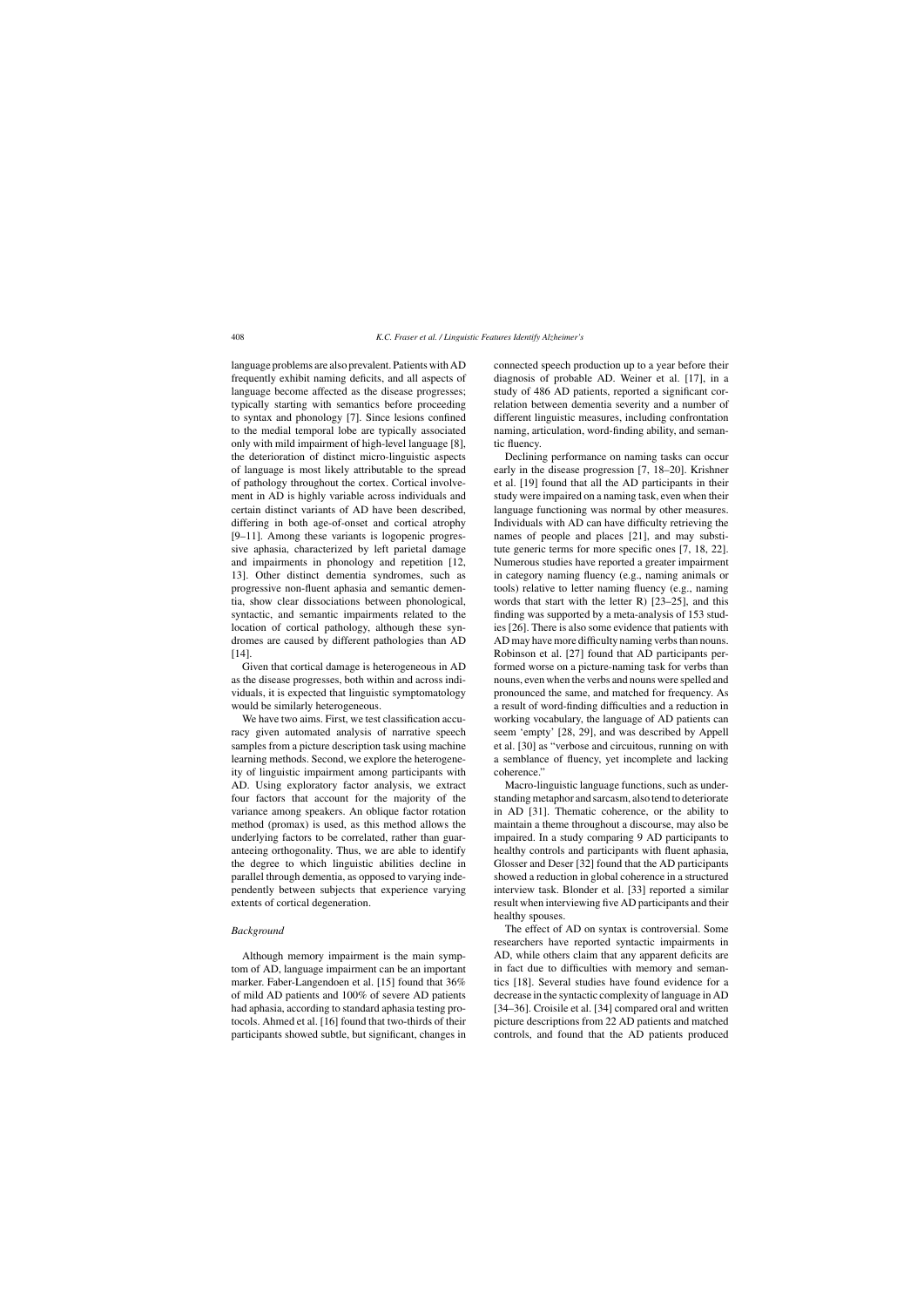fewer subordinate clauses than controls. Ehrlich et al. [35] reported a reduced utterance length on narrative tasks administered to 16 AD participants and controls. In a study comparing language production in AD and semantic dementia, Sajjadi et al. [36] found that their 20 patients with mild AD tended to produce fewer complex syntactic units on both a picture description task and an interview. On the other hand, Kempler et al. [37] found that 10 individuals with AD used a range of syntactic constructions with the same frequency as control participants in spontaneous conversation, despite showing signs of lexical impairment. Glosser and Deser [32] similarly did not find any difference in syntactic complexity or correctness between AD patients and controls in spontaneous speech.

There is evidence that language decline in AD is heterogeneous. Hodges and Patterson [38] divided 52 AD patients into three different categories based on dementia severity and assessed their semantic impairment on a number of different tasks. They reported a wide range of performance in the "minimal" and "mild" AD groups. Duong et al. [39] had 46 AD participants produce narratives based on a single picture and a series of pictures. A cluster analysis subsequently revealed a number of different discourse patterns rather than a single characteristic pattern of impairment. Ahmed et al. [16] contrasted their findings of heterogeneous language decline in connected speech from 15 AD patients with the more predictable patterns of decline seen in primary progressive aphasia (PPA).

#### *Related computational work*

A relatively small subset of studies on language in AD attempt to quantify the impairments in connected speech using computational techniques. Bucks et al. [1] conducted a linear discriminant analysis of spontaneous speech from 8 AD participants and 16 healthy controls. They considered eight linguistic features, including part-of-speech (POS) tag frequencies and measures of lexical diversity, and obtained a crossvalidation accuracy of 87.5%.

Thomas et al. [5] classified spontaneous speech samples from 95 AD patients and an unspecified number of controls by treating the problem as an authorship attribution task, and employing a "common *N*-grams" approach. They were able to distinguish between patients with severe AD and controls with a best accuracy of 94.5%, and between patients with mild AD and controls with a best accuracy of 75.3%. They suggested

that closed-class words were particularly informative in their analysis.

Guinn and Habash [3] built classifiers to distinguish between AD and non-AD language samples using 80 conversations between 31 AD patients and 57 cognitively normal conversation partners. They found that features such as POS tags and measures of lexical diversity were less useful than measuring filled pauses, repetitions, and incomplete words, and achieved a best accuracy of 79.5%.

Meilán et al. [2] distinguished between 30 AD patients and 36 healthy controls with temporal and acoustic features alone, obtaining an accuracy of 84.8%. For each participant, their speech sample consisted of two sentences read from a screen. The five most discriminating features were percentage of voice breaks, number of voice breaks, number of periods of voice, shimmer, and noise-to-harmonics ratio.

Jarrold et al. [4] used acoustic features, POS features, and psychologically-motivated word lists to distinguish between semi-structured interview responses from 9 AD participants and 9 controls with an accuracy of 88%. They also confirmed their hypothesis that AD patients would use more pronouns, verbs, and adjectives and fewer nouns than controls.

Rentoumi et al. [40] considered a slightly different problem: they used computational techniques to differentiate between picture descriptions from AD participants with and without additional vascular pathology  $(n = 18$  for each group). They achieved an accuracy of up to 75% when they included frequency unigrams and excluded binary unigrams, syntactic complexity features, measures of vocabulary richness, and information theoretic features.

Orimaye et al. [41] obtained F-measure scores up to 0.74 using a relatively restricted feature set on transcripts from DementiaBank, although they combined participants with different etiologies, rather than focusing on AD. Other related work has considered the automatic analysis of language in other types of dementia, including semantic dementia [42], mild cognitive impairment (MCI) [43, 44], and PPA [6].

Our study differs from previous work in several ways. Along with Orimaye et al. [41], we consider a much larger sample size than most previous work, giving a more representative sample for machine learning. We also consider a larger number of features to help capture the array of different language impairments that can be seen in AD, and conduct factor analysis to characterize patterns of heterogeneity.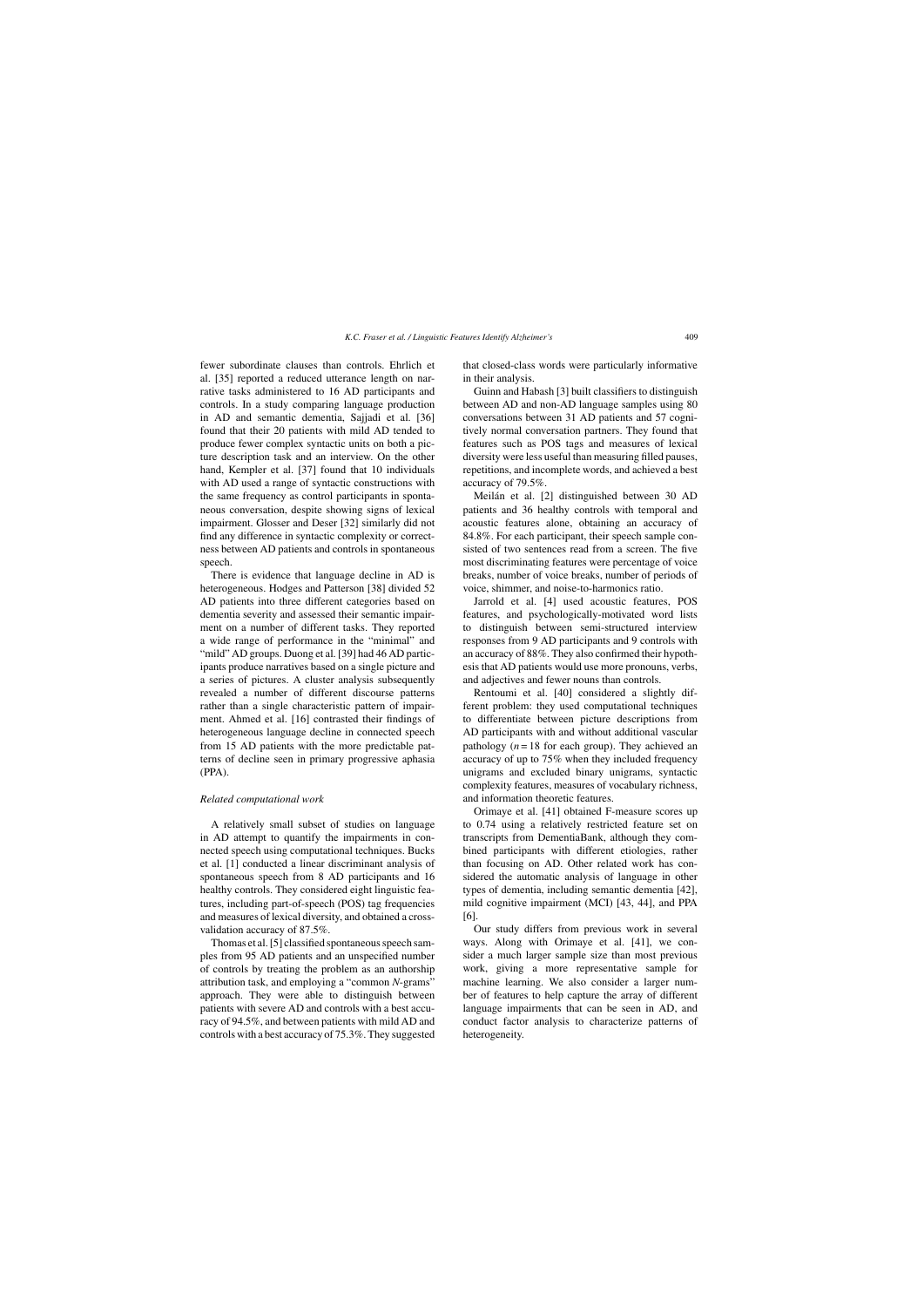# **MATERIALS AND METHODS**

Our data are derived from the DementiaBank  $corpus<sup>1</sup>$ , which is part of the larger TalkBank project [45]. These data were collected between 1983 and 1988 as part of the Alzheimer Research Program at the University of Pittsburgh. Information about the study cohort is available from Becker et al. [46]. Participants were referred directly from the Benedum Geriatric Center at the University of Pittsburgh Medical Center, and others were recruited through the Allegheny County Medical Society, local neurologists and psychiatrists, and public service messages on local media. To be eligible for inclusion in the study, all participants were required to be above 44 years of age, have at least 7 years of education, have no history of nervous system disorders or be taking neuroleptic medication, have an initial Mini-Mental State Exam (MMSE) score of 10 or greater, and be able to give informed consent. Additionally, participants with dementia were required to have a relative or caregiver to act as an informant. All participants received an extensive neuropsychological and physical assessment (see [46] for complete details). Participants were assigned to the "patient" group primarily based on a history of cognitive and functional decline, and the results of a mental status examination. In 1992, several years after the study had ended, the final diagnosis of each patient was reviewed on the basis of their clinical record and any additional relevant information (in some cases, autopsy).

From the "Dementia" group, we include participants with a diagnosis of "possible AD" or "probable AD", resulting in 240 samples from 167 participants. We also include control participants, resulting in 233 additional files from 97 speakers. Demographics are given in Table 1. We compute averages over individual sessions instead of individual participants in order to capture intra-speaker variation over the five years these data were collected. The two groups are not matched for age and education, which is one limitation of these data.

Narrative speech was elicited using the "Cookie Theft" picture description task from the Boston Diagnostic Aphasia Examination [47]. This protocol instructs the examiner to show the picture to the patient and say, "*Tell me everything you see going on in this picture*." The examiner is permitted to encourage the patient to keep going if they do not produce very many words. Each speech sample was recorded then manually transcribed at the word level following the

| Table 1                           |  |
|-----------------------------------|--|
| Demographics of DementiaBank data |  |

|                        | AD $(n=240)$ | Control $(n=233)$ |
|------------------------|--------------|-------------------|
| Age (years)            | 71.8(8.5)    | 65.2(7.8)         |
| Education (years)      | 12.5(2.9)    | 14.1(2.4)         |
| Gender (male/female)   | 82/158       | 82/151            |
| Mini-Mental State Exam | 18.5(5.1)    | 29.1(1.1)         |

TalkBank CHAT (Codes for the Human Analysis of Transcripts) protocol [48]. Narratives were segmented into utterances and annotated with filled pauses, paraphasias, and unintelligible words.

From the CHAT transcripts, we keep only the wordlevel transcription and the utterance segmentation. We discard the morphological analysis, dysfluency annotations, and other associated information, as our goal is to create a fully automated system that does not require the input of a human annotator. Before tagging and parsing the transcripts, we automatically remove short false starts consisting of two letters or fewer (e.g., *The c-cookie jar* would become *The cookie jar*) and filled pauses such as *uh*, *um*, *er*, and *ah* (e.g., *The um um boy* would become *The boy*). All other dysfluencies (including repetitions, revisions, paraphasias, and comments about the task) remain in the transcript. The AD participants produce an average of 104.3 (SD: 59.0) words per narrative, while the control participants produce an average of 114.4 (SD: 59.5) words per narrative, although the distribution in both cases is somewhat right-skewed.

Each transcript has an associated audio file, allowing for lexical and acoustic analysis in parallel, which we convert from MP3 to 16-bit mono WAV format with a sampling rate of 16 kHz.

#### *Features*

We consider a large number (370) of features to capture a wide range of linguistic phenomena. Here we provide a brief description of the different feature types; a full explanation of each feature can be found in the Supplementary Material.

#### *Part-of-speech*

Some language changes in AD may be detected by measuring the production of different POS. For example, Ahmed et al. [16] reported changes in the number of pronouns and verbs, and Bucks et al. [1] and Jarrold et al. [4] reported a decrease in the proportion of nouns and an increase in the proportion of pronouns, adjectives, and verbs. We extract POS

<sup>&</sup>lt;sup>1</sup>Downloaded November 22, 2013.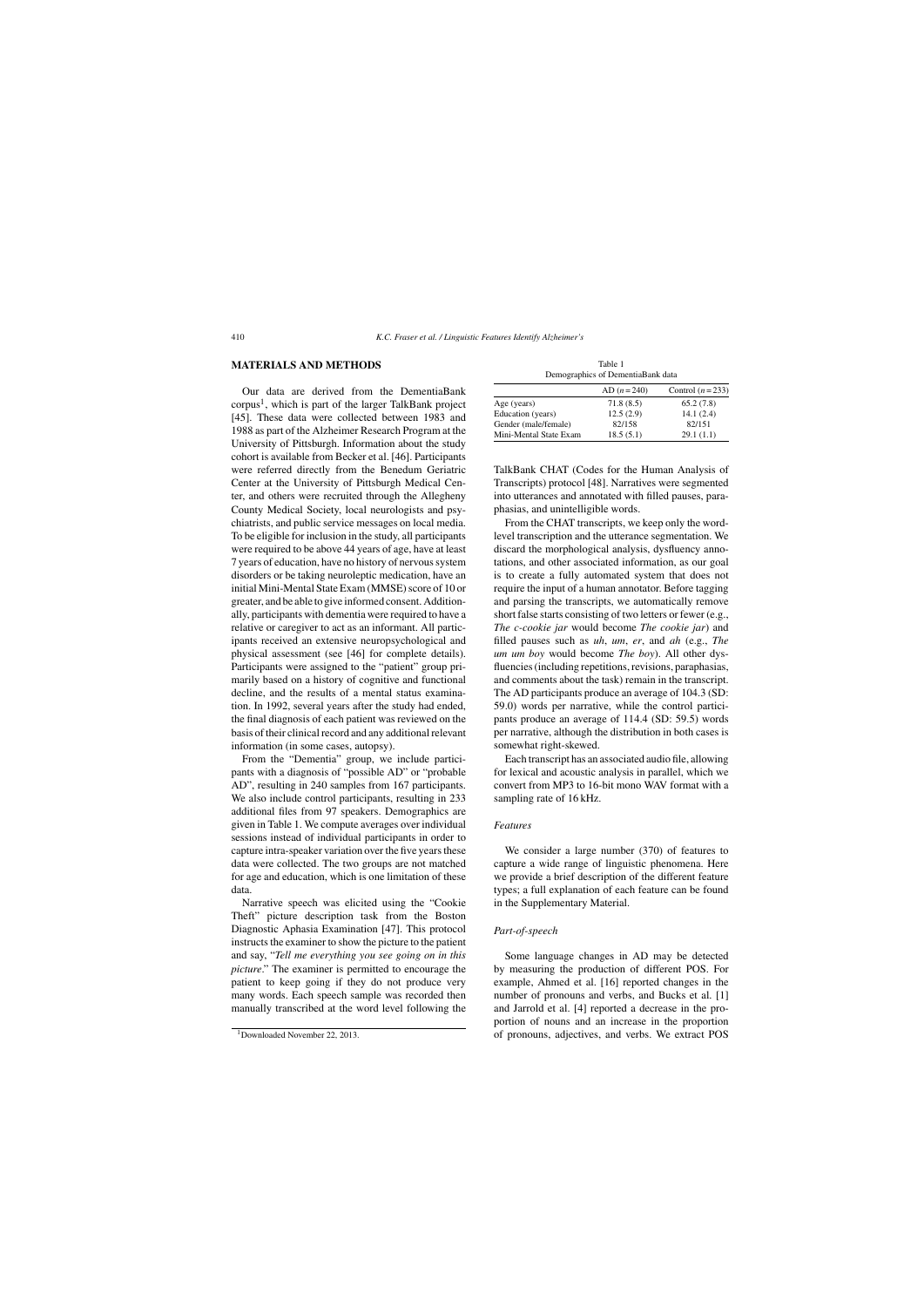information automatically using the Stanford tagger<sup>2</sup>. We compute the frequency of occurrence of different POS, normalized by the total number of words in each utterance. We also compute ratios, e.g., nouns to verbs, pronouns to nouns. As described in the previous section, we remove the filled pauses *uh*, *um*, *er*, and *ah*, but we keep track of the frequency of occurrence of each type, as previous work has suggested that they may serve different purposes [49]. We also tag words which do not appear in the English dictionary (i.e., "not in dictionary", or NID), which include paraphasias (e.g., *the sink*'*s overflown*) or word fragments that were not removed in the pre-processing phase (e.g., *In her kitchkitchen I suppose*). Paraphasias or fragmented words that result in the unintentional production of another English word are not detected by our system.

Although we do not consider the manually annotated POS tags from the DementiaBank corpus in our analysis, we can use that information to test the performance of the Stanford tagger on this data. The task is complicated by the fact that the Stanford tagger and the CHAT protocol use different tagsets, the CHAT protocol does not include dysfluencies in the morphological analysis, and the DementiaBank corpus includes some user-defined tags. With those caveats in mind, we find the Stanford tagger has an accuracy of 85.4% on the control data, and 84.8% on the AD data (over the entire data sample).

## *Syntactic complexity*

As discussed above, the degree to which syntactic complexity is affected in AD is uncertain. We measure the syntactic complexity of the picture descriptions using a number of well-known metrics, including the mean length of sentences, T-units, and clauses, and by calculating scores based on the parse tree, including the height of the tree and the mean, total, and maximum Yngve depth (a measure of embeddedness) [50]. Parse trees are computed using the Stanford parser3.

## *Grammatical constituents*

We quantify the constituents comprising the parse tree, in a set of 'context-free grammar' (CFG) features. This allows us to explore possible syntactic differences in AD in greater detail than the more general syntactic complexity metrics. Previous work has shown that these features can distinguish between participants with agrammatic aphasia and matched controls on a story-telling task [51]. To calculate these features, we compute the frequency of occurrence of different grammatical constituents, normalized by the total number of constituents in the sample. For example, we can count the number of noun phrases (NP) that consist of a determiner (DT) and a noun (NN) (i.e.,  $NP \rightarrow DT$ NN), a noun without a determiner ( $NP \longrightarrow NN$ ), a pronoun ( $NP \rightarrow PRP$ ), etc. The symbols used here are from the Penn Treebank tagset<sup>4</sup>. We also consider the rate, proportion, and average length of noun phrases, verb phrases (VP), and prepositional phrases (PP). This is based on work by Chae and Nenkova [52], except that rather than assess these features for each utterance in the narrative, we compute them for the entire narrative.

## *Psycholinguistics*

A semantic impairment may manifest in an increased reliance on highly familiar words. We therefore rate each word on existing psycholinguistic norms. Specifically, we use the SUBTL frequency norms [53] and the combined Bristol and Gilhooly-Logie norms [54, 55] for familiarity, imageability, and age-ofacquisition. We compute the average of each of these for all content words, as well as for nouns and verbs separately.

#### *Vocabulary richness*

We assess the vocabulary richness (i.e., lexical diversity) of a narrative sample using a number of different metrics, including type-token ratio, movingaverage type-token ratio, Brunet's index, and Honoré's statistic. Type-token ratio (TTR) is widely reported, but has also been criticized for its dependence on text length [56, 57]. Moving-average type-token ratio (MATTR) was proposed by Covington and McFall [58] as an adaptation of TTR that is independent of text length. In a study on language in aphasia, MATTR was reported to be one of the best metrics for providing an unbiased metric of lexical diversity [59]. Brunet's index and Honoré's statistic are alternative measures of vocabulary richness that have been used in previous computational studies of AD [1, 3, 5].

<sup>2</sup>Version 2015-01-29<http://nlp.stanford.edu/software/tagger.shtml>. 3Version 2010-11-30, [nlp.stanford.edu/software/lex-parser.shtml.](nlp.stanford.edu/software/lex-parser.shtml)

<sup>4</sup>For the full tag list, see: [http://www.comp.leeds.ac.uk/amalgam/](http://www.comp.leeds.ac.uk/amalgam/tagsets/upenn.html) tagsets/upenn.html.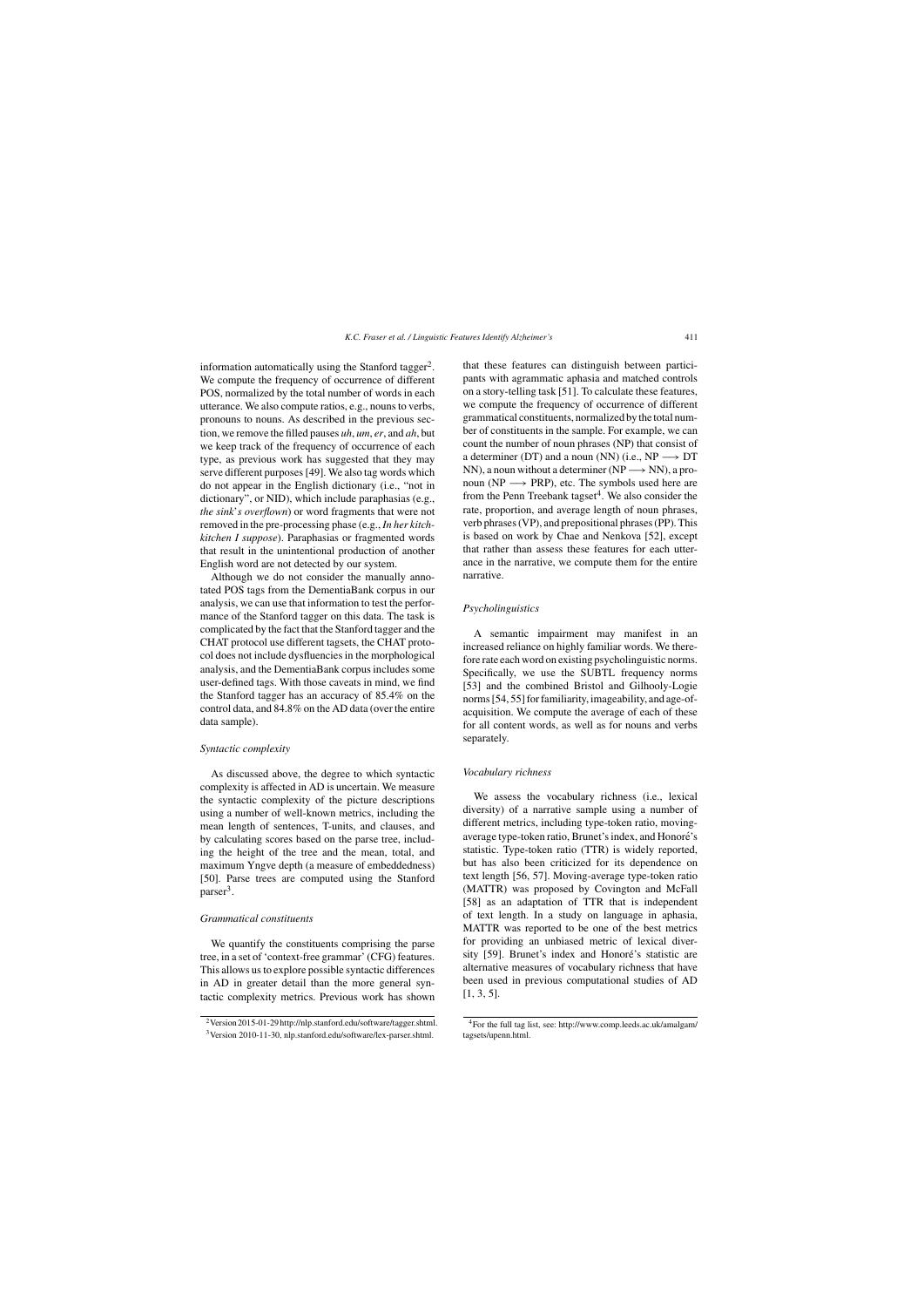## *Information content*

Previous studies of AD narratives in picture description tasks have reported decreased information content  $[16, 34, 36, 60, 61]$ . We measure this computationally by searching for relevant lexical items that point to each of the expected information units listed in Croisile et al. [34]. For example, the occurrence of the word *boy*, *son*, or *brother* all suggest that the information unit "boy" has been mentioned. Our information unit features are binary: either a word related to a given information unit has been mentioned, or not. For information units describing actions, such as "the boy or stool falling", we use the dependency structure from the Stanford parser to locate phrases with *fall* as the verb and *boy* or *stool* as the subject. There are obvious limitations to this method: if a word is used in the incorrect context (e.g., if the speaker refers to the girl as *the mother*), then it would be applied to the wrong information unit, or if a speaker refers to a concept in an unpredictable way (e.g., refers to the woman at the sink as *the nurse*), then that information unit will not be counted. However, this method provides a simple, automated estimate of informativeness. A similar method was used by Pakhomov et al. [62] to automatically score picture descriptions from participants with frontotemporal lobar degeneration, and by Hakkani-Tür et al. [63] to score picture descriptions from elderly, cognitively healthy speakers. A certified speech-language pathologist also annotated these information units over a random 5% of the data and we compared these against the automatically identified units. There was an observed agreement of 98.02%, which corresponds to a Cohen's kappa coefficient of 0.8037, which is the maximum possible given observed marginal frequencies  $(p < 0.05)$ .

We also measure the frequency of specific words relevant to the Cookie Theft picture. For example, *mother* and *woman* both provide evidence for the "woman" information unit, as described above, but by counting the frequency of occurrence of the two words separately we can also detect if one participant group is more likely than the other to refer to the woman as a mother. We call these features "key words", and they are integer-valued frequency counts. Previous work (e.g., [40, 42]) has shown the utility of simple binary and frequency unigrams (word tokens). Rather than considering the space of all possible unigrams, we have considered only a smaller set which we have deemed to be relevant to the expected information content, to avoid problems of data sparsity, and to help improve the interpretability of the selected features.

# *Repetitiveness*

AD patients can exhibit perseverative behavior in different areas of their lives, including in their language [64, 65]. Nicholas et al. [28] found that in a picture description task, AD patients repeated words and phrases more frequently than healthy controls and also more frequently than participants with fluent aphasia. Tomoeda et al. [65] found also that AD patients were more likely to repeat ideas in a picture description task than healthy controls, and that the frequency of repetitions was not related to severity of dementia.

Using a bag-of-words, we measure the cosine distance between each pair of utterances in the session. We remove a short list of stopwords, after observing that utterances such as *He is standing on the stool* and *He is holding the cookie* could be considered relatively similar given the common occurrences of *he*, *is*, and *the*. A distance of zero between two utterances indicates that the two utterances are identical (in word counts, not necessarily order). We detect the occurrence of repetitive content by measuring average distance, and the proportion of utterance pairs that fall below some threshold.

#### *Acoustics*

Several acoustic features are extracted from the audio. We include a number of features which are indicative of pathological speech [2, 43, 62, 66]. We also include a set of features based on Mel-frequency cepstral coefficients (MFCCs), which are nearly ubiquitously used in speech recognition research [67]. MFCCs, in some sense, encode the 'spectrum of the spectrum' in that they are the discrete cosine transform of logarithms of spectral power; this separates the source of a signal (i.e., the energy of the lungs) from the 'filter' of the signal (i.e., the upper vocal tract, in which phonemes are differentiated phonologically). The aforementioned spectrum is also mapped into the Mel scale, which approximates the sensitivity of the human ear. Individual coefficients are strictly components of a de-convolution process, but they can be *loosely* associated with articulatory phenomena in the sense that low indices correspond to lower resonances in the vocal tract. In order to compare differences across speakers, we consider the mean, variance, skewness, and kurtosis of the first 42 MFCCs through time, and the kurtosis and skewness of the means across each MFCC dimension.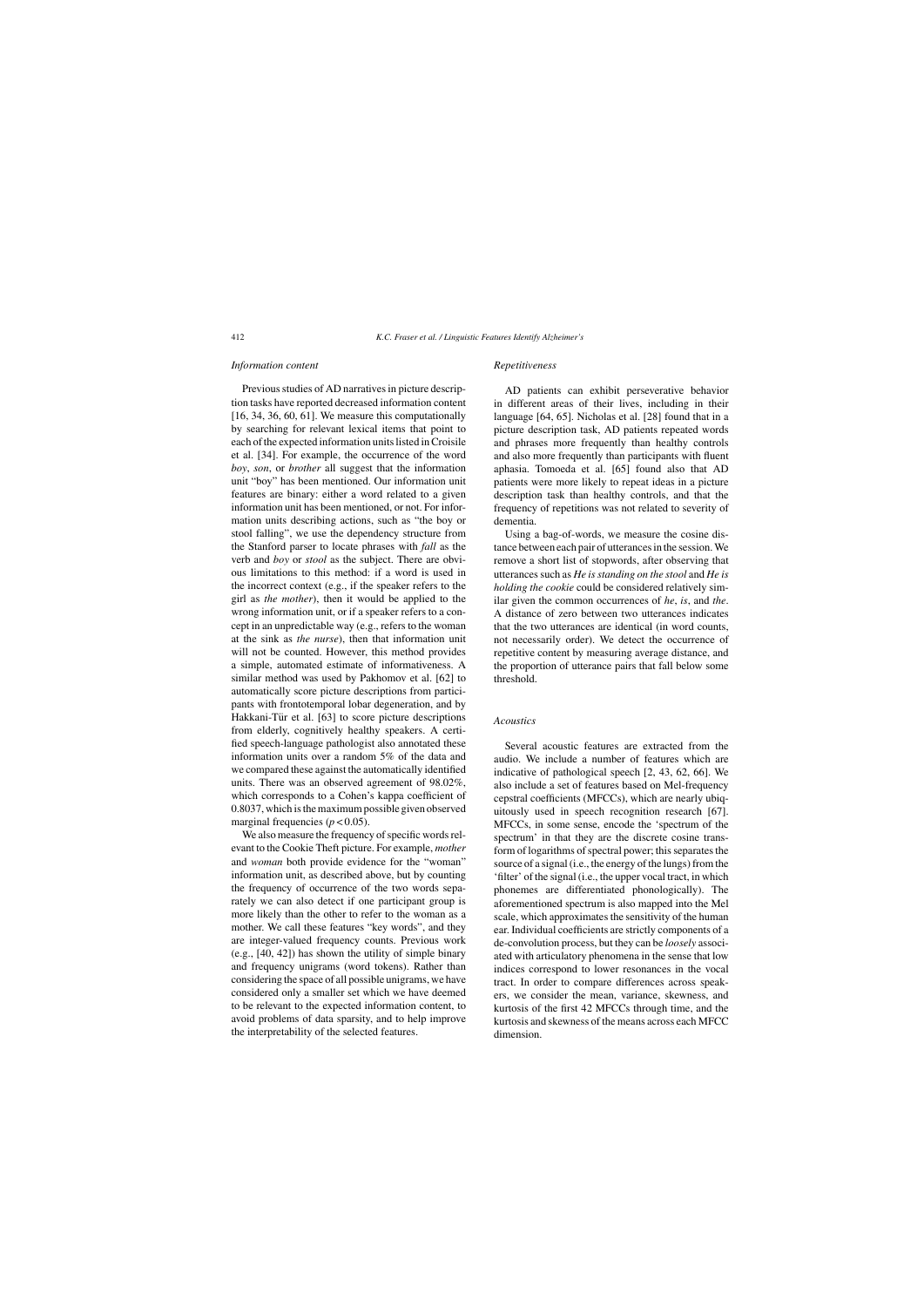## *Identification of AD by machine learning*

Machine learning is a subfield of artificial intelligence in which statistical models are constructed from data automatically. Typically, this involves iterative refinement of models with the aim of increasing their overall accuracy. We also perform multilinear logistic regression with nominal outputs, allowing for interactions between categories and coefficients.

Our evaluation criterion is *accuracy*, which is the ratio of true positives plus true negatives over all evaluation examples. We have considered training models that identify AD based solely on textual or acoustic features, separately. However, as we have demonstrated in [69], allowing feature selection to choose from all available measures provides uniformly higher accuracy than restricting the set to only textual or acoustic features. This may be anticipated, as it lessens the expected redundancy between selected features in any single modality. As discussed in the Results, those features are a fairly balanced set of textual and acoustic ones.

We perform a 10-fold cross-validation procedure in which a unique 10% of the data (i.e., the 'test set') are used in each iteration for evaluation, and the remaining 90% (i.e., the 'training set') are used to select the most useful features (of the 370 available as described in "Features" above) and construct our models. The reported accuracy is an average across the 10 folds. In a given fold, data from any individual speaker can occur in the test set or the training set, but not both. In order to optimize the ratio of training examples to their dimensionality, we select the *N* features with the highest Pearson's correlation coefficients between each feature and the binary class. Since in each fold we are selecting features based only on a subset of the data, these features need not always be the same in each iteration, although we show in the Supplementary Material that there is very little variability between folds for *N*< 100 (see the Supplementary Material for the full details).

# **RESULTS**

Figure 1 shows the average accuracies (and s.d.) for the logistic regression method. The maximum average accuracy (81.92%) in distinguishing between AD and controls is achieved with the 35 top-ranked features. The accuracy remains relatively constant until we choose a feature set of size 50 (accuracy = 78.72%), after which it drops off sharply. As a result, we use the top 50 features in our factor analysis. Those features, and their correlation with diagnosis, are shown in Table 2. Using all 370 features, the logistic regression method obtains 58.51% accuracy on average, which reinforces the need to do feature selection given highdimensional feature space such as this.

# *Factor analysis*

To help discover the underlying structure of the data, we conduct an exploratory factor analysis. Since our data do not satisfy the assumption of multivariate normality, we use the method of principal axis factors (PAF), as recommended by Fabrigar et al. [70]. We include 50 features in the factor analysis, as discussed in the previous section.

A screen test suggests that four factors are sufficient to account for the majority of the variance. To interpret the factor structure, it is customary to perform a rotation. Although varimax is the most popular rotation algorithm, it is an orthogonal rotation and is therefore guaranteed to produce uncorrelated factors. To fairly examine the degree of heterogeneity of linguistic impairments in patients with AD, we chose promax, an oblique rotation which allows factors to be correlated with each other [71].

Feature loadings on the four factors are presented in Table 2. Factor signs were deliberately set such that higher factor scores reflect greater impairment. As is customary in exploratory factor analysis, we name and present a subjective interpretation of the factors, below.

#### *Factor 1: Semantic impairment*

All of the high loadings reflect characteristics of semantically impoverished language, similar to that seen in semantic dementia, a degenerative disorder specifically affecting the temporal lobe [72]. Individuals scoring high on this factor produce many pronouns (+NP  $\longrightarrow$  PRP, +pronoun ratio) and few nouns (–nouns), and are biased toward shorter (–word length) and higher frequency words (+frequency, +verb frequency). They also use a less diverse vocabulary (-Honoré's statistic) and exhibit increased repetition of content (–cosine distance).

Pronouns and high frequency words suggest empty, vague, or non-specific speech. A decrease in the proportion of nouns and an increase in the proportion of verbs is the same pattern as seen in semantic dementia [73, 74]. Individuals with a semantic impairment may have difficulty accessing more specific nouns and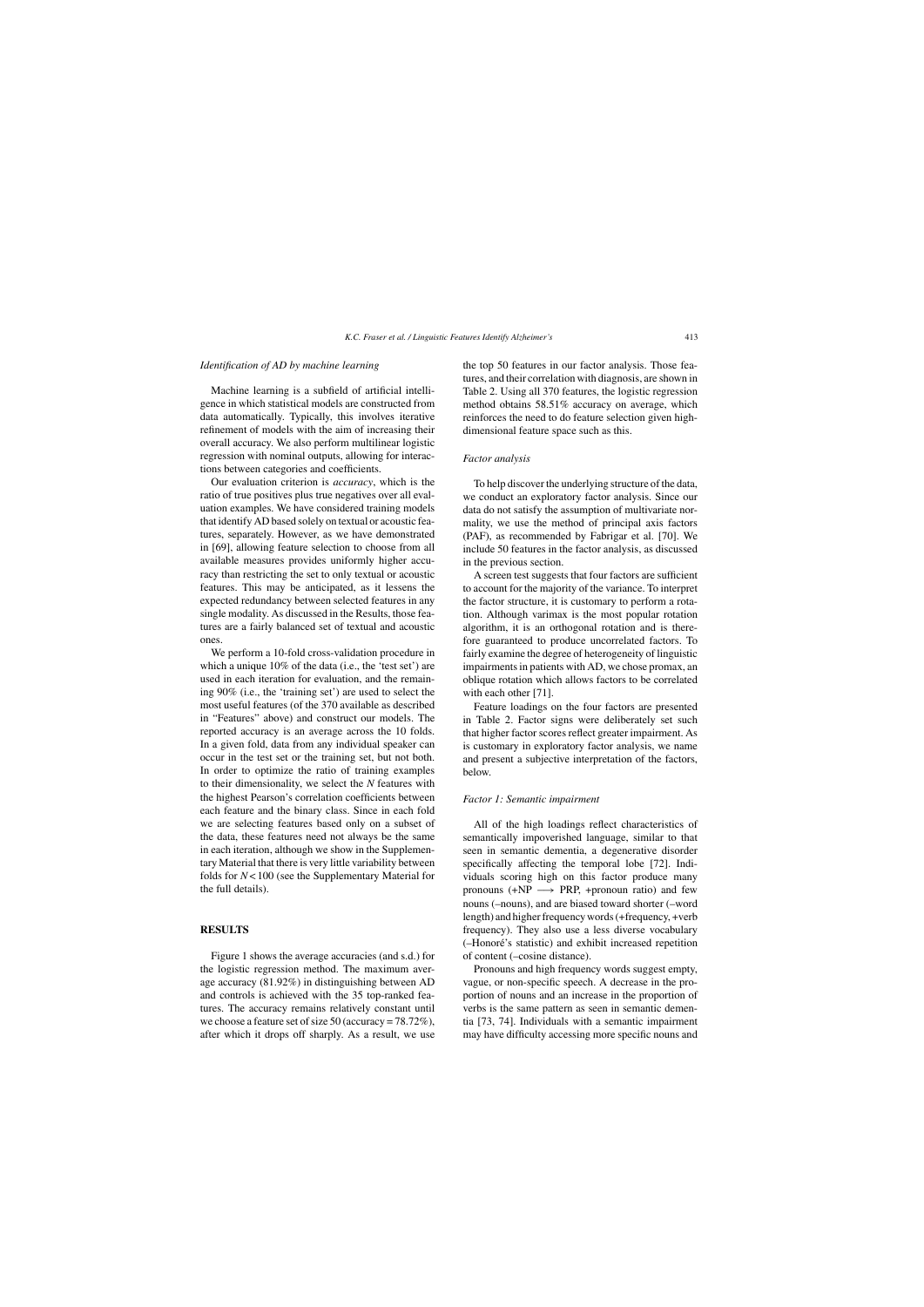

Fig. 1. Accuracies and standard errors, across the number N of predictor features used.

verbs, and as a result may replace them with generic, high-frequency substitutes (e.g., Meteyard et al. [75]). Negative Honoré's statistic suggests low lexical diversity, which has been observed in anomic aphasia [76], and negative cosine distance suggests high repetition, which bears similarity to the "stereotypic thematic perseverations" seen in semantic dementia [73]. Examples of the adverbial construction (+ADVP – RB) include "*the little girl*'*s reaching up there*" and "*a tree coming up here*"; that is, the adverb serves a deictic purpose, which is more common amongst aphasics with a semantic impairment [77].

#### *Factor 2: Acoustic abnormality*

All high loadings here relate to features derived from acoustic analysis. All but one of these refer to either the skewness or kurtosis of individual Mel-frequency cepstral coefficients, whose perceptual values may not be distinguishable to humans, and whose anatomical basis depends on treating the vocal tract within a sourcefilter model of convolution. The remaining feature, phonation rate, is the proportion of an utterance that is vocalized; low values here refer to more time being spent silently, as in a pause.

#### *Factor 3: Syntactic impairment*

This factor appears to reflect a syntactic deficit somewhat reminiscent of such conditions as Broca's

aphasia and progressive nonfluent aphasia. Highscoring patients produced fewer verbs, which is typical of agrammatic patients (e.g., Saffran et al. [78], and Thompson et al. [79]). They also produced fewer auxiliary verbs, and fewer gerunds and participles. Patients with Broca's aphasia often omit auxiliaries and use only the simplest verb tenses (e.g., *he reach* might be preferred over *he is reaching,* which requires an auxiliary and a participle) [80, 81]. Additionally, they produced more sentence fragments, and more words tagged as "not in dictionary," which could include phonological paraphasias, distortions, and unrecognizable words (note that the automatic analysis cannot distinguish between these different language phenomena). We note that while these deficits resemble Broca's aphasia and progressive nonfluent aphasia (PNFA) in their form, they are less severe, seldom reaching the point of frank agrammatism or "telegraphic" speech seen in those disorders. Presumably this reflects the fact that cortical damage to language centers in AD is less severe than in those conditions.

## *Factor 4: Information impairment*

This factor primarily includes mention of key words and information units. Patients with high scores produced relatively uninformative picture descriptions, failing to mention key concepts. This factor differs from Factor 1 in that the relevant features do not describe generic properties of the words, such as their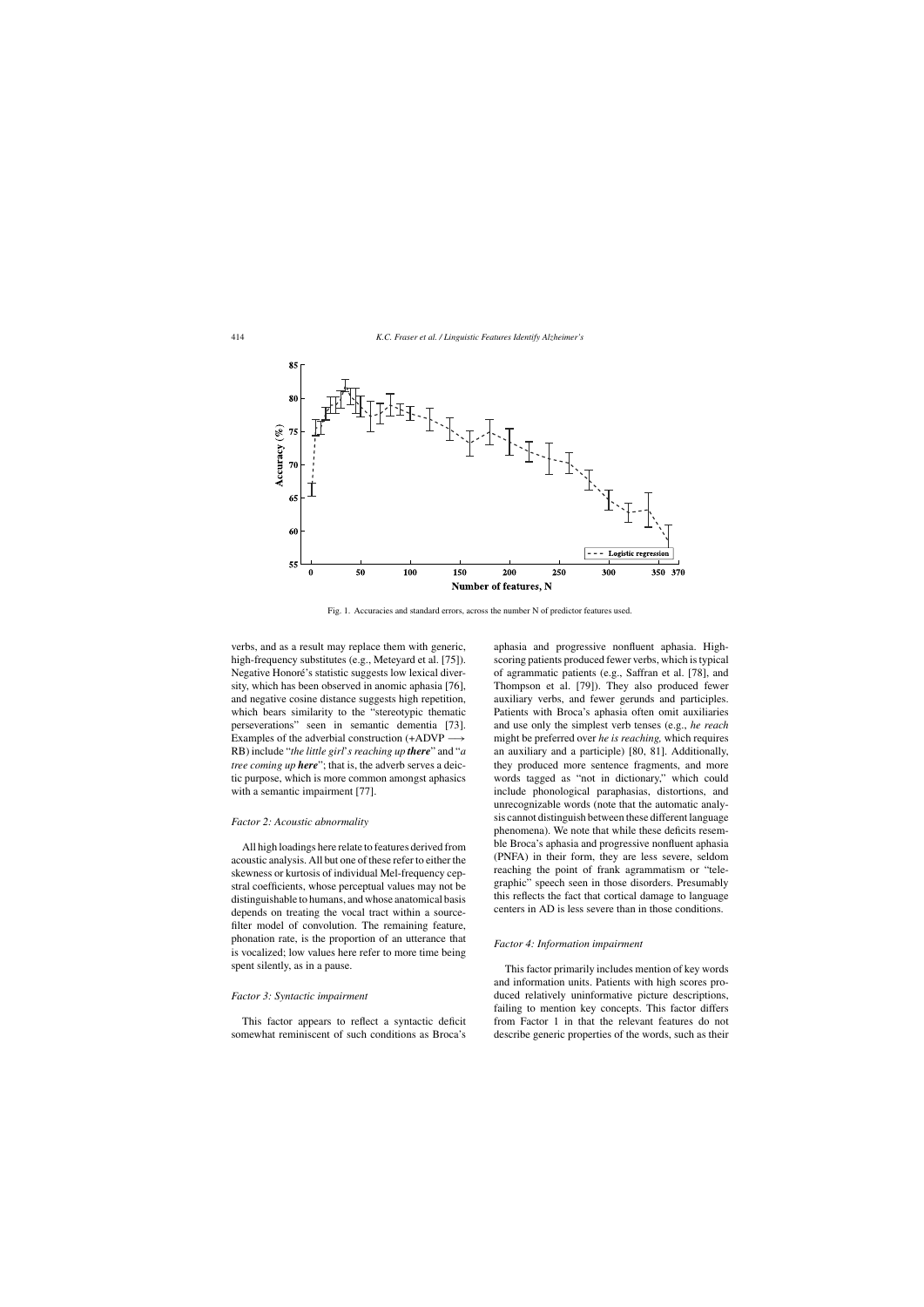|                                 | r       | Fac. 1  | Fac. 2  | Fac. 3  | Fac. 4             | Comm.        |
|---------------------------------|---------|---------|---------|---------|--------------------|--------------|
| Pronoun:noun ratio              | 0.35    | 1.01    |         | $-0.32$ |                    | 0.80         |
| $NP \rightarrow PRP$            | 0.37    | 0.88    |         | $-0.24$ |                    | 0.59         |
| Frequency                       | 0.34    | 0.74    |         |         |                    | 0.56         |
| Adverbs                         | 0.31    | 0.51    |         |         | 0.19               | 0.39         |
| $ADVP \rightarrow RB$           | 0.30    | 0.44    |         | 0.10    |                    | 0.25         |
| Verb frequency                  | 0.21    | 0.39    |         | 0.13    |                    | 0.21         |
| Nouns                           | $-0.27$ | $-0.97$ |         | 0.37    |                    | 0.79         |
| Word length                     | $-0.41$ | $-0.60$ |         | $-0.13$ |                    | 0.39         |
| $NP \rightarrow DT_NN$          | 0.10    | $-0.52$ |         |         | $-0.19$            | 0.37         |
| Honore's statistic              | $-0.25$ | $-0.46$ | $-0.14$ | $-0.14$ | 0.33               | 0.21         |
| Inflected verbs                 | $-0.19$ | $-0.39$ |         |         |                    | 0.21         |
| Average cosine distance         | $-0.19$ | $-0.33$ |         | $-0.15$ | 0.13               | 0.14         |
| Skewness(MFCC 1)                | 0.22    |         | 0.95    |         |                    | 0.84         |
| Skewness(MFCC 2)                | 0.20    |         | 0.87    |         | $-0.14$            | 0.68         |
| Kurtosis(MFCC 5)                | 0.19    |         | 0.78    |         |                    | 0.54         |
| Kurtosis(VEL(MFCC 3))           | 0.24    | $-0.17$ | 0.44    |         | 0.24               | 0.34         |
| Phonation rate                  | $-0.21$ | 0.16    | $-0.62$ |         | $-0.28$            | 0.56         |
| Skewness(MFCC 8)                | $-0.22$ |         | $-0.39$ |         | $-0.13$            | 0.23         |
| Not-in-dictionary               | 0.38    | $-0.14$ |         | 0.53    | 0.26               | 0.35         |
| ROOT -> FRAG                    | 0.23    | $-0.15$ |         | 0.36    | 0.19               | 0.18         |
| Verbs                           | $-0.29$ | 0.38    |         | $-1.05$ | 0.20               | 0.81         |
| VP rate                         | $-0.19$ | 0.37    |         | $-0.95$ | 0.32               | 0.70         |
| $VP$ -> $AUX$ <sub>-</sub> $VP$ | $-0.23$ | $-0.16$ |         | $-0.56$ | 0.18               | 0.34         |
| $VP \rightarrow VBG$            | $-0.27$ | $-0.28$ |         | $-0.34$ | 0.21               | 0.21         |
| Key word: window                | $-0.29$ |         |         | 0.20    | $-0.79$            | 0.50         |
| Info unit: window               | $-0.32$ |         |         | 0.12    | $-0.63$            | 0.36         |
| <b>KEY WORD: sink</b>           | $-0.23$ |         |         |         | $-0.62$            | 0.30         |
| <b>KEY WORD: cookie</b>         | $-0.23$ |         | 0.13    |         | $-0.61$            | 0.29         |
| PP proportion                   | $-0.21$ |         |         | 0.18    | $-0.61$            | 0.34         |
| Key word: curtain               | $-0.25$ |         |         |         | $-0.56$            | 0.25         |
| PP rate                         | $-0.21$ |         |         | 0.19    | $-0.55$            | 0.33         |
| Info unit: curtain              | $-0.26$ |         |         |         | $-0.53$            | 0.27         |
| Key word: counter               | $-0.18$ |         |         | 0.14    | $-0.47$            | 0.19         |
| Info unit: cookie               | $-0.24$ |         |         |         | $-0.46$            | 0.24         |
| Info unit: sink                 | $-0.31$ |         |         |         | $-0.43$            | 0.24         |
| Info unit: girl                 | $-0.30$ |         |         |         | $-0.42$            | 0.20         |
| Info unit: girl's action        | $-0.25$ |         | 0.13    | $-0.12$ | $-0.36$            | 0.14         |
| Info unit: dish                 | $-0.24$ | $-0.12$ |         |         | $-0.29$            | 0.16         |
| Key word: stool                 | $-0.28$ | $-0.15$ |         |         | $-0.29$            | 0.18         |
| Key word: mother                | $-0.32$ |         |         | $-0.27$ | $-0.26$            | 0.17         |
| Info unit: stool                |         |         |         |         |                    |              |
|                                 | $-0.32$ | $-0.29$ |         |         | $-0.21$<br>$-0.18$ | 0.25<br>0.06 |
| Skewness(MFCC 12)               | $-0.19$ |         |         |         |                    |              |
| Info unit: woman                | $-0.29$ |         |         | $-0.16$ | $-0.18$            | 0.14         |
| $VP \rightarrow VBG_PPP$        | $-0.34$ | $-0.19$ |         | $-0.30$ | $-0.12$            | 0.23         |
| $VP \rightarrow IN_S$           | $-0.20$ |         |         |         | $-0.10$            | 0.04         |
| <b>VP-&gt; AUX_ADJP</b>         | $-0.19$ | $-0.11$ |         |         |                    | 0.02         |
| $VP \rightarrow AUX$            | 0.20    | 0.28    |         |         |                    | 0.10         |
| VP -> VBD_NP                    | 0.19    |         |         |         |                    | 0.03         |
| Cosine cutoff: 0.5              | 0.19    |         | 0.15    | 0.14    |                    | 0.10         |
| INTJ -> UH                      | 0.18    | 0.25    |         |         |                    | 0.08         |

Table 2 Correlations with diagnosis (first column) and promax factor loadings. Loadings less than 0.1 are excluded. Bold font indicates a loading greater than 0.3.

frequency or part-of-speech, but rather their appropriateness and specific semantic relevance to the task at hand. These participants also lacked prepositional phrases, which reflects a lower level of detail in their descriptions. There may be some relation between the absence of certain information units and a reduction in prepositional phrases. For example, both the information unit and key word features for "sink" are negatively weighted on this factor. When we examined the control transcripts, we found that in 57% of cases, the word *sink* appeared as the object of a prepositional phrase (e.g., *water's overflowing in the sink, the*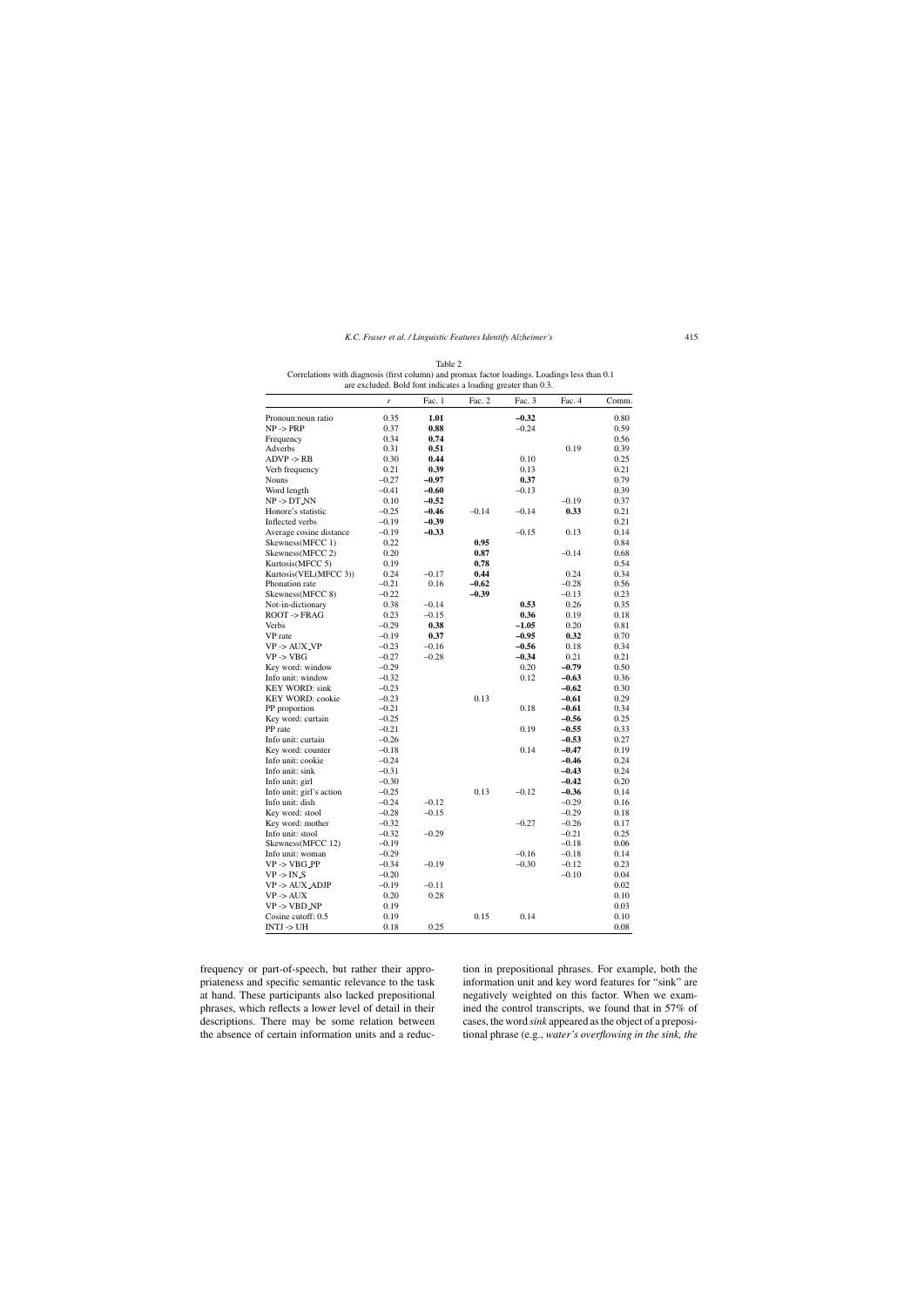*water is spilling out from the sink, the mother's working at the sink*). This potential connection between the omission of certain content words and a reduction in prepositional phrases will require further investigation in future work.

## *Relationships among factors*

Figure 2 shows pairwise scatterplots of individual transcript scores on each factor. All four factors are significantly different between groups, which is not surprising given that the features comprising the factors were pre-selected for their association with diagnosis. Of greater interest is the degree of correlation among the factors, which can be estimated by the oblique promax rotation, as opposed to orthogonal rotations such as varimax that guarantee uncorrelated factors. The correlation coefficients among all samples, and limited to AD and control subjects alone, are given in each plot.

An intriguing result is the correlation between Factor 1 (semantic impairment) and Factor 3 (syntactic impairment). These factors are moderately correlated in the control group  $(R = 0.42)$  but much less correlated in the AD group  $(R = 0.19)$ . This suggests that in cognitively normal individuals, semantic and syntactic abilities are somewhat linked, but when these abilities decline in AD, there can be an asymmetry to the impairment. This may be attributable to damage specific to networks responsible for distinct aspects of linguistic competence (see discussion).

Another pattern is seen when we consider Factor 4 (information impairment). Factor 1 and Factor 4 are more highly correlated in the AD group  $(R = 0.49)$  than the control group (0.18). Similarly, Factor 3 and Factor 4 are more highly correlated in the AD group  $(R = 0.31)$ than the control group  $(-0.097)$ . Since information is expressed through both syntax and semantics, we hypothesize that difficulty in either Factor 1 or Factor 3 would also imply impairment in conveying information. That a similar correlation is not seen in the control data might be due to the fact that the task is generally easy for controls, and our method for scoring information units is very simplistic. For example, when we look at individual transcripts, we find a control participant who uses a number of pronouns and generic, high frequency words (*thing, something*). However, this semantic "impairment" does not prevent the participant from mentioning most of the relevant information units. Conversely, a control participant who uses more detailed language will not be able to increase their

information score beyond what our simple keywordspotting algorithm can detect.

Factor 2 (acoustic abnormality) is uncorrelated with Factor 1 (semantic impairment) and Factor 3 (syntactic impairment) in both the AD and control groups. Factor 2 is moderately correlated with Factor 4 (information impairment) in the AD  $(R = 0.32)$  and control  $(R = 0.31)$  groups. This would suggest that participants who spoke slower (phonation rate) or had some other acoustic irregularity (MFCC features) also offered less information, regardless of their clinical diagnosis.

# **DISCUSSION**

Although language impairment is a secondary cognitive symptom of AD, numerous studies have shown that language skills become abnormal relatively early in AD [82, 83] and can serve as a sensitive index of disease severity over time. The present study employs a combination of automated quantification of language with a machine-learning classification approach to accurately distinguish between healthy controls and patients with AD on the basis of short speech samples from a picture description task.

The relatively short length (roughly 100 words) of the picture descriptions is one drawback of the current study. Other researchers have suggested that 150 words is an acceptable minimum length for language analysis [36, 78]. Our classification results indicate that there is still valuable information to be found in the short samples, confirming previous studies using picture descriptions to assess language in dementia [40, 42, 74]; however, we expect that the accuracies of each feature value would increase as the length of the sample increased. We also emphasize that our findings here do not necessarily generalize to other spoken language tasks. For example, Sajjadi et al. [36] found that the picture description was more sensitive to semantic impairment in AD, while an interview format was more sensitive to syntactic measures.

Factor analysis reveals that our relatively large set of linguistic measures can be mapped to four latent variables, broadly representing syntax/fluency, semantics, acoustic differences, and other information content. Each of these language domains has been reported separately to be altered in patients with AD/MCI [2, 84–86], but the relationships between separate domains of impairment have seldom been characterized. Many previous studies have relied upon labor-intensive manual analyses of language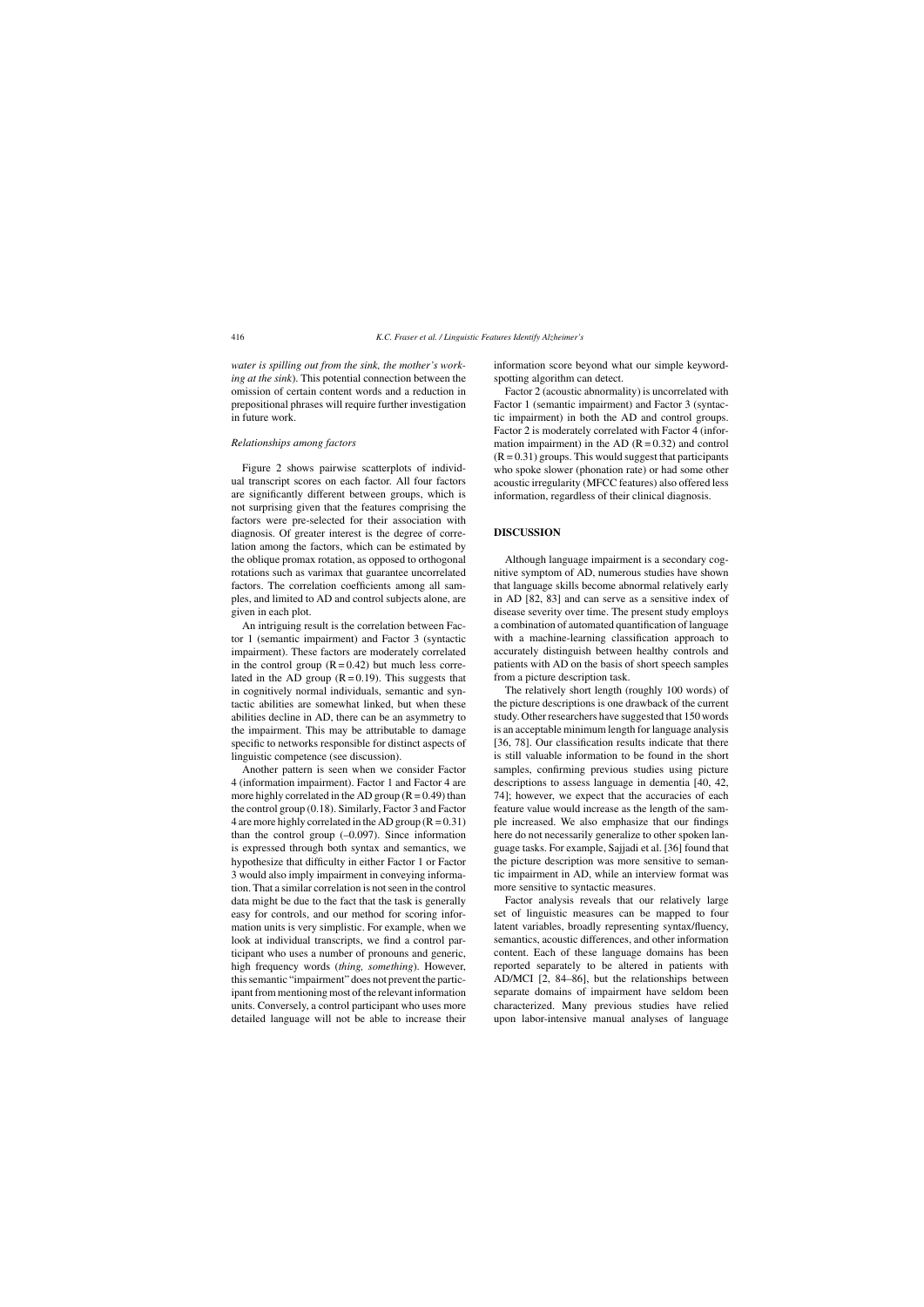

Fig. 2. Promax scores for AD and control participants.

samples, emphasizing particular aspects according to the research interests of the authors. The large heterogeneity in language impairments reported across studies leaves open the question of whether there is a single quantifiable aspect of spoken language output that is particularly diagnostic of AD. The heterogeneity of reported impairments is presumably attributable to two sources of variability: differences between individual patients, and differences in the methods and hypotheses employed by the authors of the studies.

For the present study, we aimed to capture as broad a spectrum of linguistic variables as possible using fully automated analysis of transcripts and acoustic recordings, from a relatively large sample of picture descriptions. This approach, while potentially missing some useful variables that require manual analysis, can characterize the level of heterogeneity present across individual patients tested with a consistent protocol. Previous studies of cognitive decline in MCI/AD have highlighted considerable heterogeneity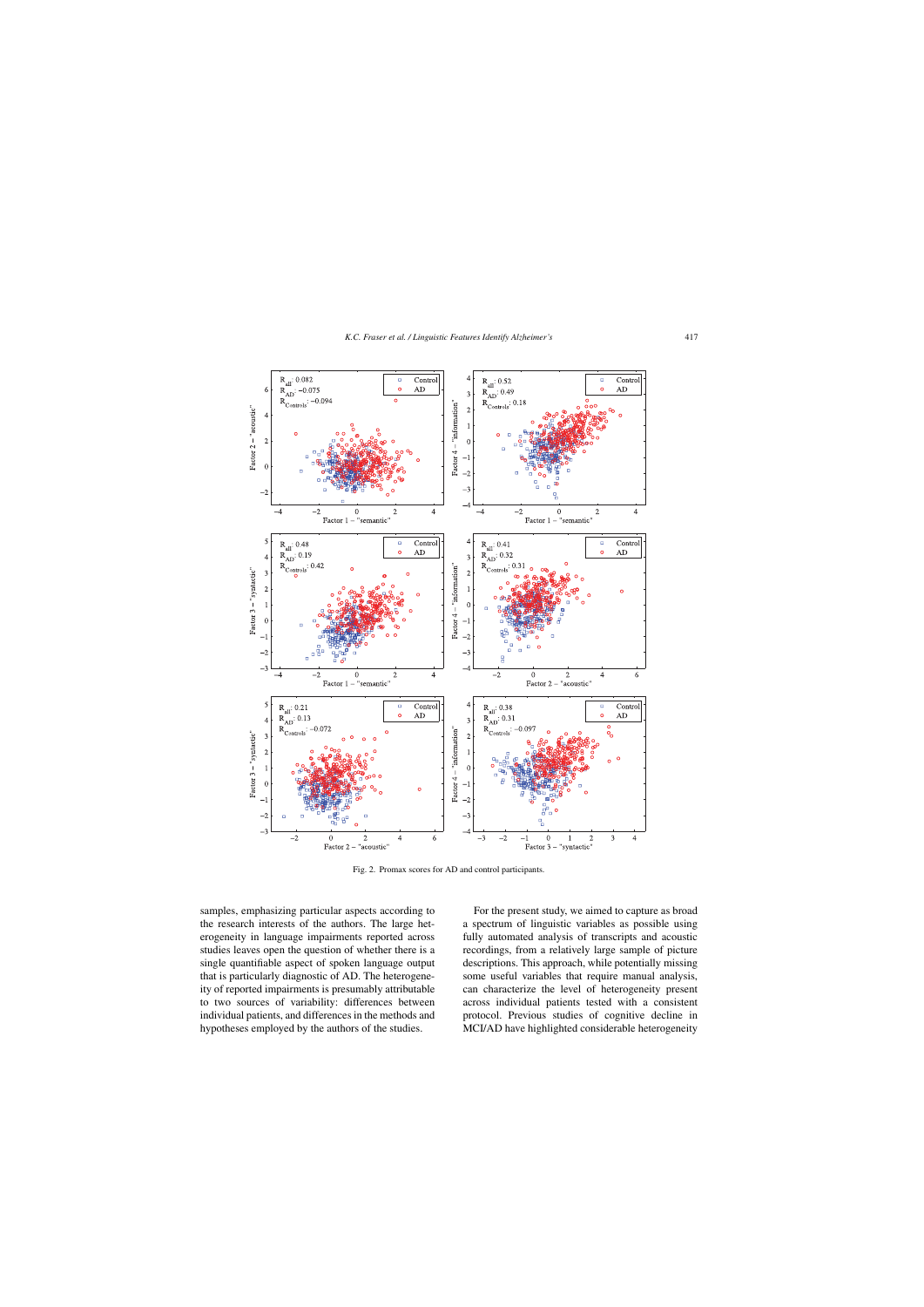among patients, but have tended to view language as a fairly unitary construct along with other cognitive domains including episodic memory and visuospatial cognition. Despite this heterogeneity, there seems to be a typical pattern of decline in AD particularly driven by impairments in episodic memory [87], with other domains affected in a more limited set of patients.

Heterogeneity in the cognitive profile of AD has been linked to different patterns of brain atrophy. Nearly all cases of AD include atrophy in the hippocampus and other parts of the medial temporal lobe, which is thought to underlie the episodic memory impairments. Involvement of the left parietal lobe has been linked to reduced speech output in the form of logopenic progressive aphasia (see below), while atrophy in the right parietal lobe and occipital cortex are associated with visuospatial impairments [9]. These cortical presentations of AD represent less common variants than the typical pattern of medial temporal atrophy. In contrast, semantic impairments are quite commonly reported in the later stages of AD, consistent with the fact that temporal lobe structures involved in semantic processing are among the most frequently affected in late-stage AD, whereas frontal-parietal regions involved in syntax and phonology are often relatively spared [88].

Variability in the cognitive presentation of AD is to be expected, given that different patients have damage to different parts of the cortex. To date, little work has been done to characterize the relationship between impairments on specific subdomains of language and cortical atrophy in AD. This situation contrasts strongly with that of PPA, a less common form of dementia in which deterioration of language is the most notable symptom. A current consensus among researchers holds that PPA can be clearly divided into at least three subtypes characterized by impairments to distinct aspects of language [72]. In PNFA, syntax and grammar are greatly affected, while semantic knowledge is spared. PNFA is linked to pathology in the left frontal cortex, and somewhat resembles the syndrome of Broca's aphasia, linked to stroke-induced damage in the same region. In semantic dementia, word knowledge is greatly reduced but grammar is largely spared. This syndrome is linked to degeneration of the anterior temporal lobes. In logopenic progressive aphasia, subtler syntactic deficits are present (mainly a simplification of spontaneous output, and reduced fluency), and repetition may be impaired. Logopenic progressive aphasia is linked to damage to the left

temporoparietal junction, and unlike the other two subtypes of PPA, it is considered to be an atypical presentation of AD, as it shares the same underlying molecular pathology [12].

The double dissociation of syntactic and semantic impairments in PPA highlights the fact that distinct brain networks make unique contributions to linguistic competence. Thus, even though the episodic memory impairment dominates the cognitive profile of AD/MCI patients, variability in cortical involvement across patients should differentially impact the same subdomains of language that are affected in PPA. However, this variability in AD/MCI is likely to be more subtle than between PPA subtypes, as the patients do not fall into clearly distinguishable diagnostic categories.

In the present study, we characterized the heterogeneity of language impairment using factor analysis. The choice of rotation method is critical here: the majority of exploratory factor analyses of cognitive impairment use varimax rotation (e.g., Duong et al. [39]; Monti et al. [89]), which is guaranteed to produce factors that are uncorrelated with each other. While this can be useful for discovering the underlying domains of impairment and interpreting them, the enforced lack of correlation among the factors may bias the reader to conclude that strong heterogeneity exists. We therefore elected to use promax rotation, which allows the factors to be correlated.

In fact, the results do point to a considerable degree of heterogeneity in linguistic deficits, since the resulting factors are weakly correlated with each other, in general. These results do not support the existence of a single severity factor underlying overall linguistic impairments. Rather, patients vary in their expression of linguistic impairment in different subdomains. Based on existing knowledge of anatomicalbehavioral relationships in PPA, we hypothesize that heterogeneity among AD patients may ultimately be accounted for by the variable spread of cortical involvement in the disease. Specifically, we predict that semantic impairment will be linked to atrophy of the anterior temporal lobes, and fluency reductions (reduced speech rate and simplified syntax, as seen in logopenic progressive aphasia) will be linked to the left temporoparietal junction. Deficits in information content may ultimately be linked to memory impairments, while acoustic abnormalities are more likely to reflect damage in frontal premotor circuits involved in speech. Testing of these relationships will require the collection of large numbers of anatomical images accompanied by language samples. Although numerous large-scale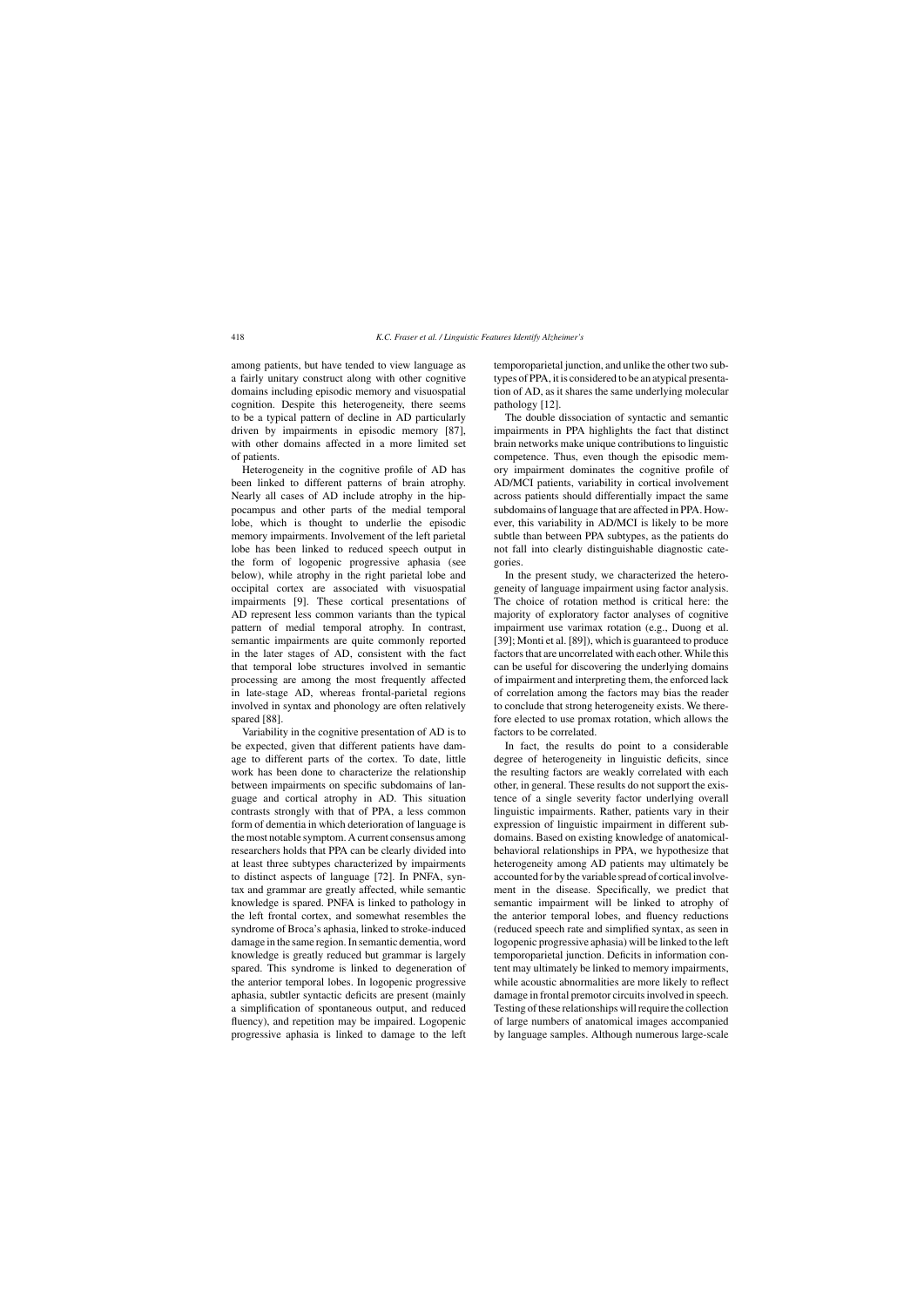longitudinal studies are now underway worldwide incorporating anatomical imaging, the collection of spontaneous speech data from the same patients is still uncommon. Given that language impairments are potentially informative about the involvement of distinct brain networks in neurodegenerative disease, we hope that collection of standardized language samples will become a more common component of neuropsychological batteries linked to longitudinal anatomical studies.

Finally, although we have emphasized here the relationships between language impairments and structural degeneration in AD, functional impairment is related to factors beyond cortical atrophy, and may be amenable to intervention. Therefore, as new interventions are developed for mitigating the symptoms of AD, sensitive instruments are needed to evaluate the effectiveness of such interventions on improving cognition. Although memory impairment may be the definitive symptom for the *diagnosis* of AD, it is not necessarily the most sensitive index of cognitive function and response to intervention. Language function especially degrades as the disease progresses through moderate and severe stages [90, 91], and has been shown to improve in response to successful treatment with acetylcholinesterase inhibitors [92]. Therefore, computational analyses of naturalistic language may ultimately provide a means to monitor changes in cognitive status over the course of the disease, as well as responsiveness to interventions, and can thus serve as a useful clinical tool for purposes well beyond diagnosis.

#### **ACKNOWLEDGMENTS**

Kathleen Fraser acknowledges support from the Natural Sciences and Engineering Research Council of Canada (NSERC). Jed Meltzer's contribution was funded by a New Investigator Research Grant from the Alzheimer's Association. Frank Rudzicz's contribution to this work is funded by an NSERC Discovery grant (RGPIN 435874) and by a Young Investigator award by the Alzheimer Society of Canada. The original acquisition of the Dementia-Bank data was supported by NIH grants AG005133 and AG003705 to the University of Pittsburgh, and maintenance of the data archive is supported by NIH-NIDCD grant R01-DC008524 to Carnegie Mellon University.

Authors' disclosures available online (http://j-alz. com/manuscript-disclosures/15-0520r1).

#### **SUPPLEMENTARY MATERIAL**

The supplementary material is available in the electronic version of this article: [http://dx.doi.org/10.3233/](http://dx.doi.org/10.3233/JAD-150520) [JAD-150520](http://dx.doi.org/10.3233/JAD-150520).

## **REFERENCES**

- [1] Bucks RS, Singh S, Cuerden JM, Wilcock GK (2000) Analysis of spontaneous, conversational speech in dementia of Alzheimer type: Evaluation of an objective technique for analysing lexical performance. *Aphasiology* **14**, 71-91.
- [2] Meilán JJG, Martinez-Sánchez F, Carro J, López DE, Millian-Morell L, Arana JM (2014) Speech in Alzheimer's disease: Can temporal and acoustic parameters discriminate dementia. *Dement Geriatr Cogn Disord* **37**, 327-334.
- [3] Guinn CI, Habash A (2012) Language analysis of speakers with dementia of the Alzheimer's Type. *AAAI Fall Symposium: Artificial Intelligence for Gerontechnology*, pp. 8-13.
- [4] Jarrold W, Peintner B, Wilkins D, Vergryi D, Richey C, Gorno-Tempini ML, Ogar J (2014) Aided diagnosis of dementia type through computer-based analysis of spontaneous speech. *Proceedings of the ACL Workshop on Computational Linguistics and Clinical Psychology*, pp. 27-36.
- [5] Thomas C, Keselj V, Cercone N, Rockwood K, Asp E (2005) Automatic detection and rating of dementia of Alzheimer type through lexical analysis of spontaneous speech. *Proceedings of the IEEE International Conference on Mechatronics and Automation*, pp. 1569-1574.
- [6] Fraser KC, Meltzer JA, Graham NL, Leonard C, Hirst G, Black SE, Rochon E (2014) Automated classification of primary progressive aphasia subtypes from narrative speech transcripts. *Cortex* **55**, 43-60.
- [7] Kirshner HS (2012) Primary progressive aphasia and Alzheimer's disease: Brief history, recent evidence.*Curr Neurol Neurosci Rep* **12**, 709-714.
- [8] MacKay DG, James LE, Taylor JK, Marian DE (2007) Amnesic HM exhibits parallel deficits and sparing in language and memory: Systems versus binding theory accounts. *Lang Cogn Process* **22**, 377-452.
- [9] Lam B, Masellis M, Freedman M, Stuss DT, Black SE (2013) Clinical, imaging, and pathological heterogeneity of the Alzheimer's disease syndrome. *Alzheimers Res Ther* **5**, 1-14.
- [10] Stopford CL, Snowden JS, Thompson JC, Neary D (2008) Variability in cognitive presentation of Alzheimer's disease. *Cortex* **44**, 185-195.
- [11] Snowden JS, Stopford CL, Julien CL, Thompson JC, Davidson Y, Gibbons L, Pritchard A, Lendon CL, Richardson AM, Varma A, Neary D, Mann D (2007) Cognitive phenotypes in Alzheimer's disease and genetic risk. *Cortex* **43**, 835-845.
- [12] Rohrer JD, Rossor MN, Warren JD (2012) Alzheimer's pathology in primary progressive aphasia. *Neurobiol Aging* **33**, 744-752.
- [13] Ahmed S, de Jager CA, Haigh A-MF, Garrard P (2012) Logopenic aphasia in Alzheimer's disease: Clinical variant or clinical feature? *J Neurol Neurosurg Psychiatry* **83**, 1056- 1062.
- [14] Leyton CE, Villemagne VL, Savage S, Pike KE, Ballard KJ, Piguet O, Burrell JR, Rowe CC, Hodges JR (2011) Subtypes of progressive aphasia: Application of the International Con[sensus](http://j-alz.com/manuscript-disclosures/15-0520r1) [Criteria](http://j-alz.com/manuscript-disclosures/15-0520r1) [and](http://j-alz.com/manuscript-disclosures/15-0520r1) [validation](http://j-alz.com/manuscript-disclosures/15-0520r1) [usin](http://j-alz.com/manuscript-disclosures/15-0520r1)g beta-amyloid imaging. *Brain* **134**, 3030-3043.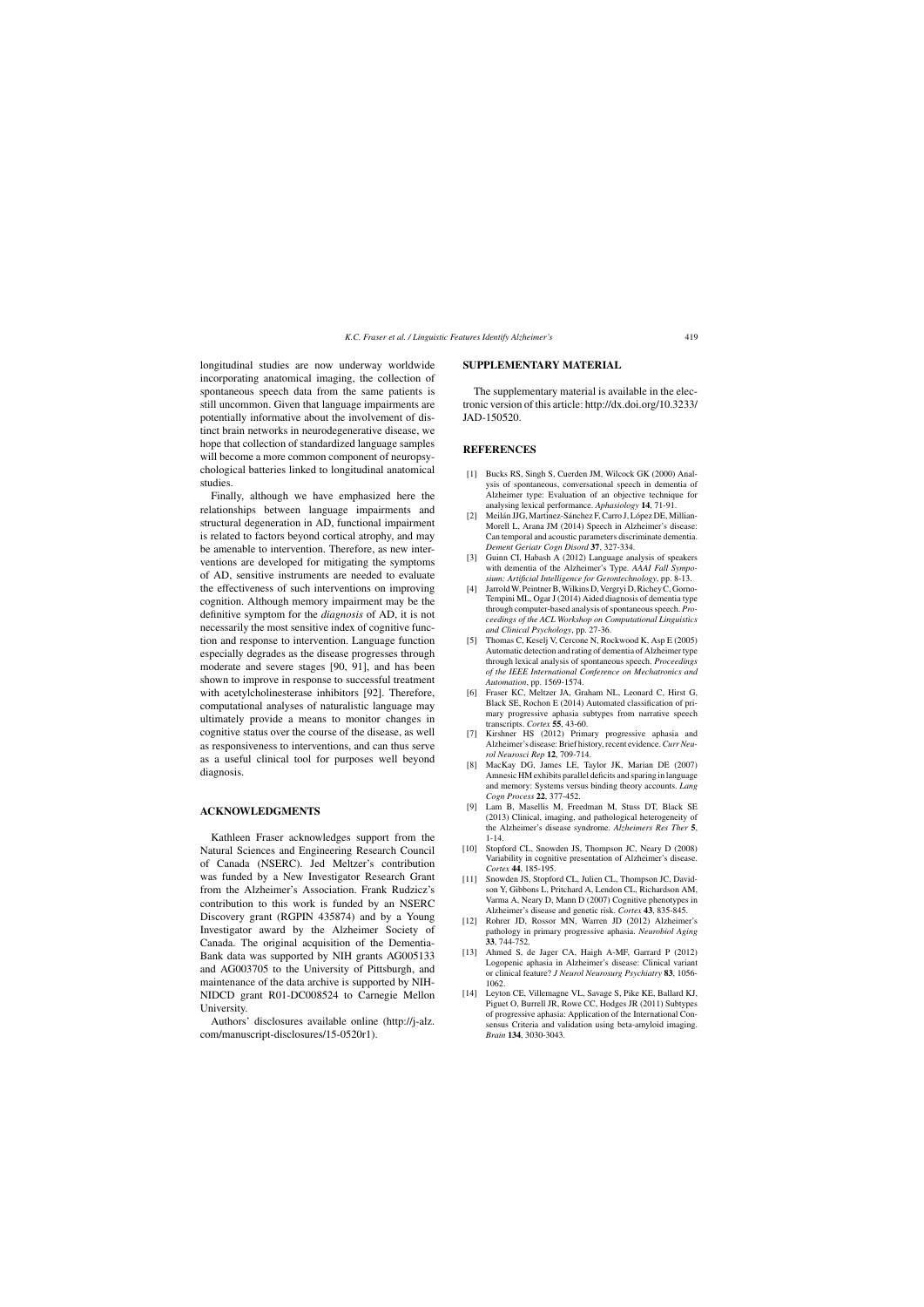- [15] Faber-Langendoen K, Morris JC, Knesevich JW, LaBarge E, Miller JP, Berg L (1988) Aphasia in senile dementia of the Alzheimer type. *Ann Neurol* **23**, 365-370.
- [16] Ahmed S, Haigh A-MF, de Jager CA, Garrard P (2013) Connected speech as a marker of disease progression in autopsy-proven Alzheimers disease. *Brain* **136**, 3727-3737.
- [17] Weiner MF, Neubecker KE, Bret ME, Hynan LS (2008) Language in Alzheimer's disease. *J Clin Psychiatry* **69**, 1223- 1227
- [18] Reilly J, Troche J, Grossman M (2011) Language processing in dementia. In *The Handbook of Alzheimer's Disease and Other Dementias*. Budson AE, Kowall NW, eds. Wiley-Blackwell.
- [19] Kirshner HS, Webb WG, Kelly MP (1984) The naming disorder of dementia. *Neuropsychologia* **22**, 23-30.
- [20] Taler V, Phillips NA (2008) Language performance in Alzheimer's disease and mild cognitive impairment: A comparative review. *J Clin Exp Neuropsychol* **30**, 501-556.
- [21] Oppenheim G (1994) The earliest signs of Alzheimer's disease. *J Geriatr Psychiatry Neurol* **7**, 116-120.
- [22] Kempler D (1995) Language changes in dementia of the Alzheimer type. In *Dementia and Communication: Research and Clinical Implications*, Lubinski R, ed. Singular, San Diego, pp. 98-114.
- [23] Salmon DP, Butters N, Chan AS (1999) The deterioration of semantic memory in Alzheimer's disease. *Can J Exp Psychol* **53**, 108-117.
- [24] Monsch AU, Bondi MW, Butters N, Salmon DP, Katzman R, Thal LJ (1992) Comparisons of verbal fluency tasks in the detection of dementia of the Alzheimer type. *Arch Neurol* **49**, 1253-1258.
- [25] Adlam A-LR, Bozeat S, Arnold R, Watson P, Hodges JR (2006) Semantic knowledge in mild cognitive impairment and mild Alzheimer's disease. *Cortex* **42**, 675-684.
- [26] Henry JD, Crawford JR, Phillips LH (2004) Verbal fluency performance in dementia of the Alzheimer's type: A metaanalysis. *Neuropsychologia* **42**, 1212-1222.
- [27] Robinson KM, Grossman M, White-Devine T, D'Esposito M (1996) Category-specific difficulty naming with verbs in Alzheimer's disease. *Neurology* **47**, 178-182.
- [28] Nicholas M, Obler LK, Albert ML, Helm-Estabrooks N (1985) Empty speech in Alzheimer's disease and fluent aphasia. *J Speech Lang Hear Res* **28**, 405-410.
- [29] Ahmed S, de Jager CA, Haigh, A-MF, Garrard P (2013) Semantic processing in connected speech at a uniformly early stage of autopsy-confirmed Alzheimer's disease. *Neuropsychology* **27**, 79-85.
- [30] Appell J, Kertesz A, Fisman M (1982) A study of language functioning in Alzheimer patients. *Brain Lang* **17**, 73-91.
- [31] Rapp AM, Wild B (2011) Nonliteral language in Alzheimer dementia: A review. *J Int Neuropsychol Soc* **17**, 207-218.
- [32] Glosser G, Deser T (1991) Patterns of discourse production among neurological patients with fluent language disorders. *Brain Lang* **40**, 67-88.
- [33] Blonder LX, Kort ED, Schmitt FA (1994) Conversational discourse in patients with Alzheimer's disease. *J Linguist Anthropol* **4**, 50-71.
- [34] Croisile B, Ska B, Brabant M-J, Duchene A, Lepage Y, Aimard G, Trillet M (1996) Comparative study of oral and written picture description in patients with Alzheimer's disease. *Brain Lang* **53**, 1-19.
- [35] Ehrlich JS, Obler LK, Clark L (1997) Ideational and semantic contributions to narrative production in adults with dementia of the Alzheimer's type. *J Commun Disord* **30**, 79-99.
- [36] Sajjadi SA, Patterson K, Tomek M, Nestor PJ (2012) Abnormalities of connected speech in semantic dementia vs Alzheimer's disease. *Aphasiology* **26**, 847-866.
- [37] Kempler D, Curtiss S, Jackson C (1987) Syntactic preservation in Alzheimer's disease. *J Speech Lang Hear Res* **30**, 343-350.
- [38] Hodges JR, Patterson K (1995) Is semantic memory consistently impaired early in the course of Alzheimer's disease? Neuroanatomical and diagnostic implications. *Neuropsychologia* **33**, 441-459.
- [39] Duong A, Giroux F, Tardif AA, Ska B (2005) The heterogeneity of picture-supported narratives in Alzheimer's disease. *Brain Lang* **93**, 173-184.
- [40] Rentoumi V, Raoufian L, Ahmed S, de Jager CA, Garrard P (2014) Features and machine learning classification of connected speech samples from patients with autopsy proven Alzheimer's disease with and without additional vascular pathology. *J Alzheimers Dis* **42**, S3-S17.
- [41] Orimaye SO, Wong JS-M, Golden KJ (2014) Learning predictive linguistic features for Alzheimer's disease and related dementias using verbal utterances. *Proceedings of the 1st Workshop on Computational Linguistics and Clinical Psychology (CLPsych)*, Baltimore, Maryland, pp. 78-87.
- [42] Garrard P, Rentoumi V, Gesierich B, Miller B, Gorno-Tempini ML (2014) Machine learning approaches to diagnosis and laterality effects in semantic dementia discourse. *Cortex* **55**, 122-129.
- [43] Roark B, Mitchell M, Hosom J-P, Hollingshead K, Kaye J (2011) Spoken language derived measures for detecting mild cognitive impairment. *IEEE/ACM Trans Audio Speech Lang Process* **19**, 2081-2090.
- [44] Lehr M, Prud'hommeaux ET, Shafran I, Roark B (2012) Fully automated neuropsychological assessment for detecting mild cognitive impairment. In *Proc 13th Ann Conf Int Speech Commun Assoc (Interspeech)*, pp. 1039-1042.
- [45] MacWhinney B, Fromm D, Forbes M, Holland A (2011) AphasiaBank: Methods for studying discourse. *Aphasiology* **25**, 1286-1307.
- [46] Becker JT, Boiler F, Lopez OL, Saxton J, McGonigle KL (1994) The natural history of Alzheimer's disease: Description of study cohort and accuracy of diagnosis. *Arch Neurol* **51**, 585-594.
- [47] Goodglass H, Kaplan E (1983) *The Boston Diagnostic Aphasia Examination*. Lea & Febinger, Philadelphia.
- [48] MacWhinney B (2000) *The CHILDES Project: Tools for analyzing talk*, 3rd edition. Lawrence Erlbaum Associates, Mahwah, New Jersey.
- [49] Clark HH, Fox Tree JE (2002) Using uh and um in spontaneous speaking. *Cognition* **84**, 73-11.
- [50] Yngve V (1960) A model and hypothesis for language structure. *Proc Am Physical Soc* **104**, 444-466.
- [51] Fraser KC, Hirst G, Meltzer JA, Mack JE, Thompson CK (2014) Using statistical parsing to detect agrammatic aphasia. In *Proc BioNLP*, pp. 134-142.
- [52] Chae J, Nenkova A (2009) Predicting the fluency of text with shallow structural features: Case studies of machine translation and human-written text. In *Proc 12th Conference of the European Chapter of the Association for Computational Linguistics*, pp. 139-147.
- [53] Brysbaert M, New B (2009) Moving beyond Kučera and Francis: A critical evaluation of current word frequency norms and the introduction of a new and improved word frequency measure for American English. *Behav Res Methods* **41**, 977-990.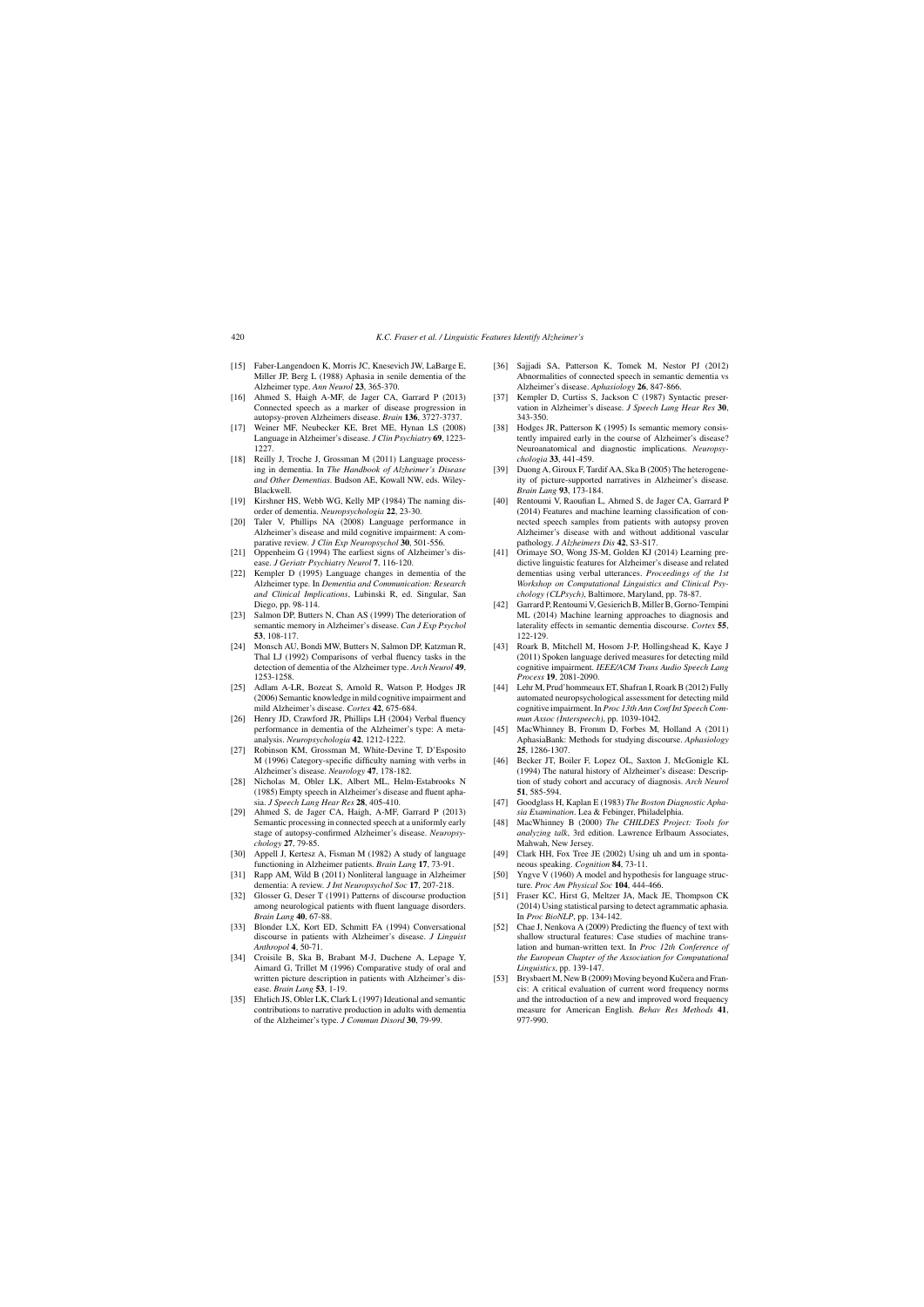- [54] Stadthagen-Gonzalez H, Davis CJ (2006) The Bristol norms for age of acquisition, imageability, and familiarity. *Behav Res Methods* **38**, 598-605.
- [55] Gilhooly KJ, Logie RH (1980) Age-of-acquisition, imagery, concreteness, familiarity, and ambiguity measures for 1,944 words. *Behav Res Methods* **12**, 395-427.
- [56] Tweedie FJ, Baayen RH (1998) How variable may a constant be? Measures of lexical richness in perspective. *Comput Hum* **32**, 323-352.
- [57] Durán P, Malvern D, Richards B, Chipere N (2004) Developmental trends in lexical diversity. *Appl Ling* **25**, 220-242.
- [58] Covington MA, McFall JD (2010) Cutting the Gordian knot: The moving-average type–token ratio (MATTR). *J Quant Linguist* **17**, 94-100.
- [59] Fergadiotis G, Wright HH, West TM (2013) Measuring lexical diversity in narrative discourse of people with aphasia. *Am J Speech Lang Pathol* **22**, S397-S408.
- [60] Forbes-McKay KE, Venneri A (2005) Detecting subtle spontaneous language decline in early Alzheimer's disease with a picture description task. *Neurol Sci* **26**, 243-254.
- [61] Giles E, Patterson K, Hodges JR (1996) Performance on the Boston Cookie Theft picture description task in patients with early dementia of the Alzheimer's type: Missing information. *Aphasiology* **10**, 395-408.
- [62] Pakhomov SV, Smith GE, Chacon D, Feliciano Y, Graff-Radford N, Caselli R, Knopman DS (2010) Computerized analysis of speech and language to identify psycholinguistic correlates of frontotemporal lobar degeneration. *Cogn Behav Neurol* **23**, 165-177.
- [63] Hakkani-Tür D, Vergyri D, Tür G (2010) Speech-based automated cognitive status assessment. In *Proceedings of the Interspeech'10, Annual Conference of the International Speech Communication Association*, pp. 258-261.
- [64] Bayles KA, Tomoeda CK, McKnight PE, Helm-Estabrooks N, Hawley JN (2004) Verbal perseveration in individuals with Alzheimer's disease. *Semin Speech Lang* **25**, 335-347.
- [65] Tomoeda CK, Bayles KA, Trosset MW, Azuma T, McGeagh A (1996) Cross-sectional analysis of Alzheimer disease effects on oral discourse in a picture description task. *Alzheimer Dis Assoc Disord* **10**, 204-215.
- [66] Tsanas A, Little MA, McSharry PE, Spielman J, Ramig LO (2012) Novel speech signal processing algorithms for highaccuracy classification of Parkinson's disease. *IEEE Trans Biomed Eng* **59**, 1264-1271.
- [67] Rudzicz F, Hirst G, Van Lieshout P (2012) Vocal tract representation in the recognition of cerebral palsied speech. *J Speech Lang Hear Res* **55**, 1190-1207.
- [68] Jaitly N, Hinton GE (2013) Using an autoencoder with deformable templates to discover features for automated speech recognition. *In Proceedings of Conference of the International Speech Communication Association (INTERSPEECH)*, pp. 1737-1740.
- [69] Fraser K, Rudzicz F, Rochon E (2013) Using text and acoustic features to diagnose progressive aphasia and its subtypes. *In Proceedings of Interspeech 2013*, pp. 2177-2181.
- [70] Fabrigar LR, Wegener DT, MacCallum RC, Strahan EJ (1999) Evaluating the use of exploratory factor analysis in psychological research. *Psychol Methods* **4**, 272-299.
- [71] Costello AB, Osborne JW (2005) Best practices in exploratory factor analysis: Four recommendations for getting the most from your analysis. *Pract Assess Res Eval* **10**, 1-9.
- [72] Gorno-Tempini ML, Dronkers NF, Rankin KP, Ogar JM, Phengrasamy L, Rosen HJ, Johnson JK, Weiner MW, Miller BL (2004) Cognition and anatomy in three variants of primary progressive aphasia. *Ann Neurol* **55**, 335-346.
- [73] Harciarek M, Kertesz A (2011) Primary progressive aphasias and their contribution to the contemporary knowledge about the brain-language relationship. *Neuropsychol Rev* **21**, 271- 287
- [74] Wilson SM, Henry ML, Besbris M, Ogar JM, Dronkers NF, Jarrold W, Miller BL, Gorno-Tempini ML (2010) Connected speech production in three variants of primary progressive aphasia. *Brain* **133**, 2069-2088.
- [75] Meteyard L, Quain E, Patterson K (2014) Ever decreasing circles: Speech production in semantic dementia. *Cortex* **55**, 17-29.
- [76] Fergadiotis G, Wright HH (2011) Lexical diversity for adults with and without aphasia across discourse elicitation tasks. *Aphasiology* **25**, 1414-1430.
- [77] Varley R (1993) Deictic terms, lexical retrieval and utterance length in aphasia: An investigation of inter-relations. *Eur J Disord Commun* **28**, 23-41.
- [78] Saffran EM, Berndt RS, Schwartz MF (1989) The quantitative analysis of agrammatic production: Procedure and data. *Brain Lang* **37**, 440-479.
- [79] Thompson CK, Ballard KJ, Tait ME, Weintraub S, Mesulam M (1997) Patterns of language decline in non-fluent primary progressive aphasia. *Aphasiology* **11**, 297-321.
- [80] Bastiaanse R, Thompson CK (2003) Verb and auxiliary movement in agrammatic Broca's aphasia. *Brain Lang* **84**, 286-305.
- [81] Menn L (1995) *Non-fluent aphasia in a multilingual world* (Vol. 5). John Benjamins Publishing.
- [82] Forbes-McKay KE, Venneri A, Shanks MF (2002) Distinct patterns of spontaneous speech deterioration: An early predictor of Alzheimer's disease. *Brain Cogn* **48**, 356-361.
- [83] Ortiz KZ, Bertolucci PHF (2005) Language impairment in the early stages of Alzheimer's disease. *Arq Neuropsiquiatr* **63**(2A), 311-317.
- [84] Snowdon DA, Kemper SJ, Mortimer JA, Greiner LH, Wekstein DR, Markesbery WR (1996) Linguistic ability in early life and cognitive function and Alzheimer's disease in late life. Findings from the Nun Study. *J Am Med Assoc* **275**, 528-532.
- [85] de Lira JO, Ortiz KZ, Campanha AC, Bertolucci PH, Minett TS (2011) Microlinguistic aspects of the oral narrative in patients with Alzheimer's disease. *Int Psychogeriatr* **23**, 404- 412.
- [86] Kemper S, Marquis J, Thompson M (2001) Longitudinal change in language production: Effects of aging and dementia on grammatical complexity and propositional content. *Psychol Aging* **16**, 600-614.
- [87] Lambon Ralph MA, Patterson K, Graham N, Dawson K, Hodges JR (2003) Homogeneity and heterogeneity in mild cognitive impairment and Alzheimer's disease: A crosssectional and longitudinal study of 55 cases. *Brain* **126**(Pt 11), 2350-2362.
- [88] Harasty JA, Halliday GM, Kril JJ, Code C (1999) Specific temporoparietal gyral atrophy reflects the pattern of language dissolution in Alzheimer's disease. *Brain* **122**, 675-686.
- [89] Monti JM, Cooke GE, Watson PD, Voss MW, Kramer AF, Cohen NJ (2015) Relating hippocampus to relational memory processing across domains and delays. *J Cogn Neurosci* **27**, 234-245.